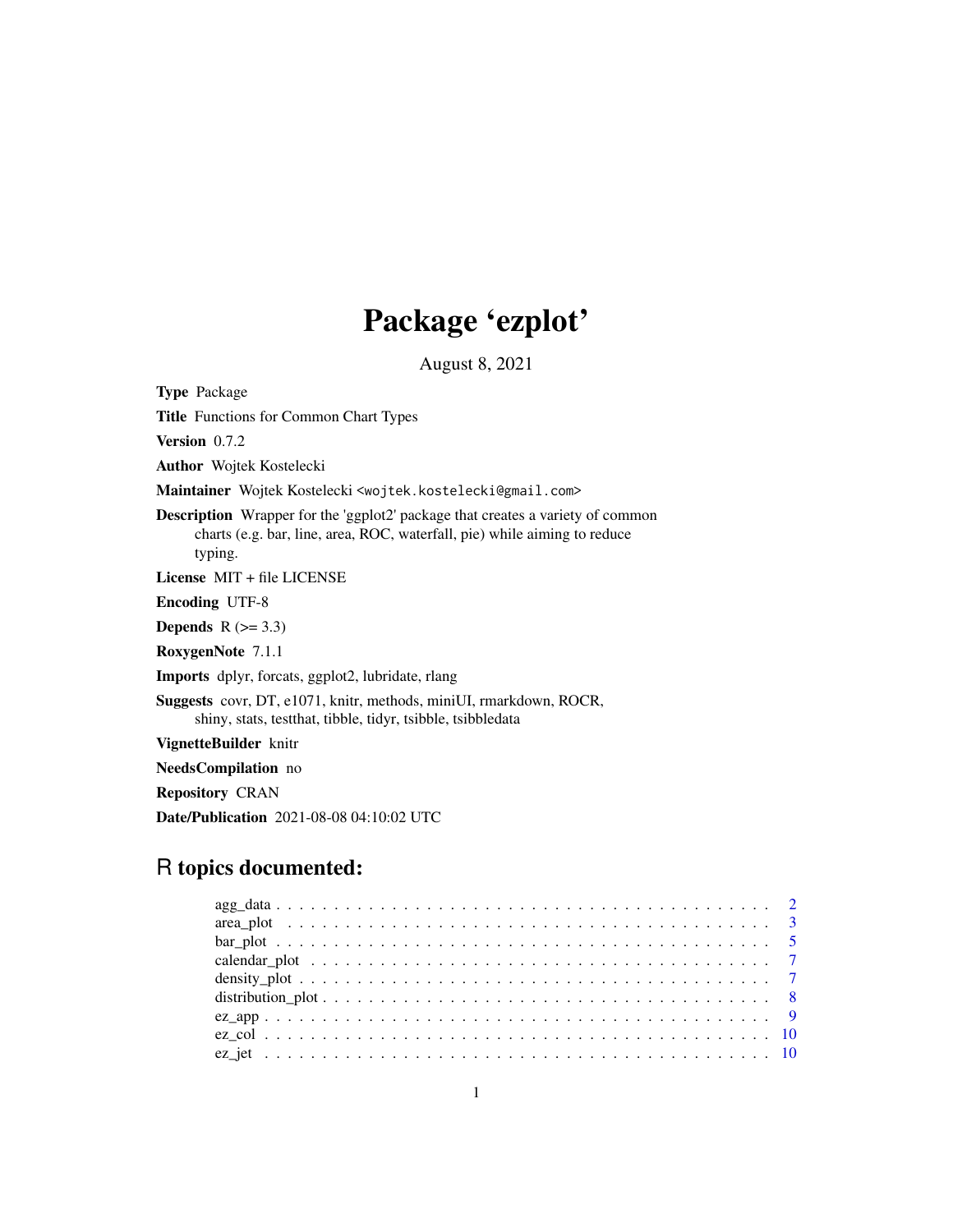<span id="page-1-0"></span>

|                                                                                                                     | 11       |
|---------------------------------------------------------------------------------------------------------------------|----------|
|                                                                                                                     | 12       |
|                                                                                                                     | 13       |
|                                                                                                                     | 13       |
|                                                                                                                     | 13       |
|                                                                                                                     | 14       |
|                                                                                                                     | 15       |
|                                                                                                                     | 16       |
|                                                                                                                     | 17       |
|                                                                                                                     | 18       |
|                                                                                                                     | 19       |
| na plot                                                                                                             | 20       |
|                                                                                                                     | 21       |
|                                                                                                                     | 21       |
|                                                                                                                     | 22       |
| $performance\_plot \dots \dots \dots \dots \dots \dots \dots \dots \dots \dots \dots \dots \dots \dots \dots \dots$ | 22       |
|                                                                                                                     | 23       |
|                                                                                                                     | 24       |
|                                                                                                                     | 25       |
|                                                                                                                     | 26       |
|                                                                                                                     | 27       |
|                                                                                                                     | 27       |
|                                                                                                                     | 28       |
|                                                                                                                     | 29       |
|                                                                                                                     | 30       |
|                                                                                                                     | 31       |
|                                                                                                                     | 32       |
|                                                                                                                     | 33       |
|                                                                                                                     | 34       |
|                                                                                                                     | 34<br>35 |
|                                                                                                                     | 36       |
|                                                                                                                     | 37       |
|                                                                                                                     | 38       |
|                                                                                                                     |          |
|                                                                                                                     | 40       |

# **Index**

agg\_data

Aggregates data

# Description

Aggregates data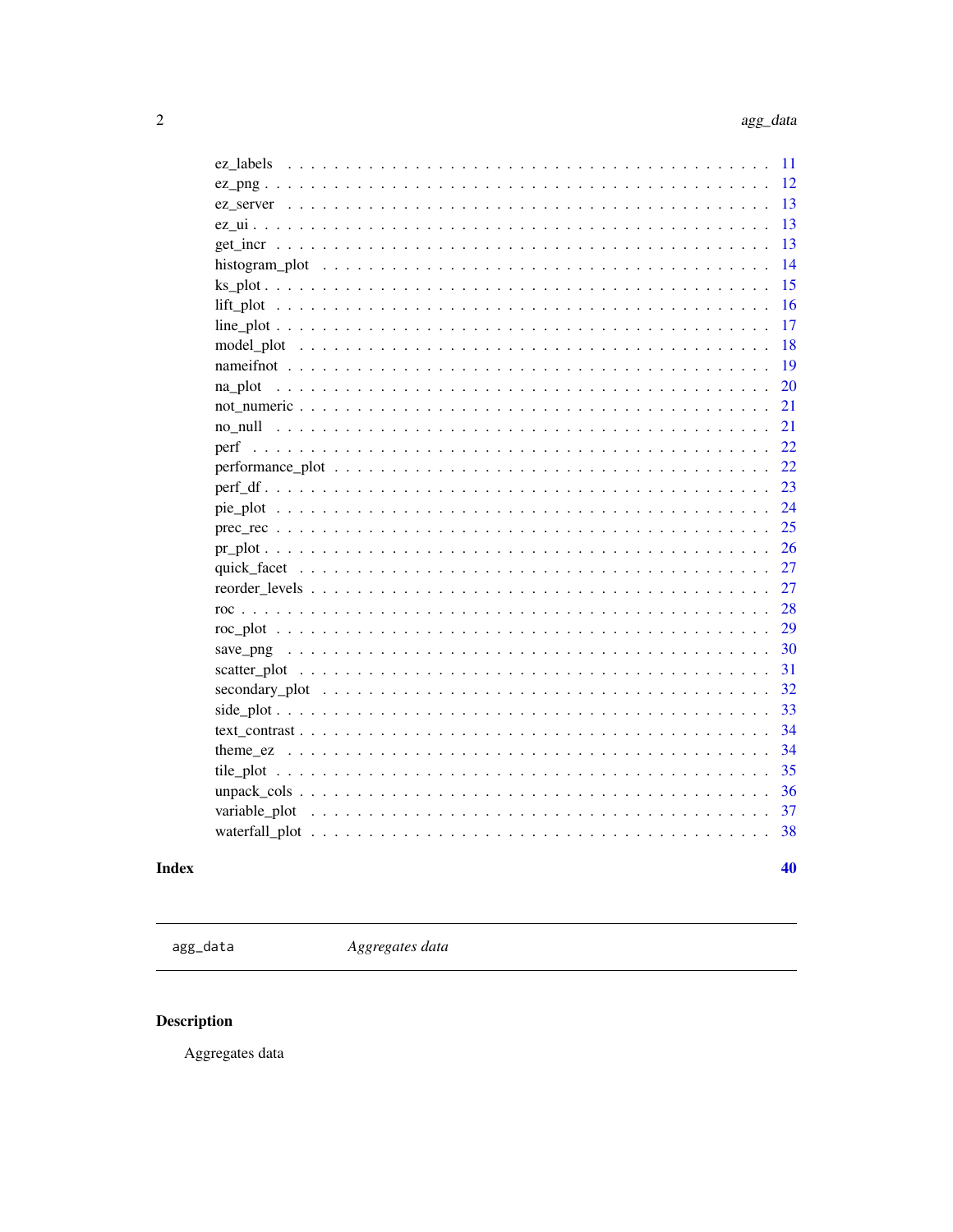#### <span id="page-2-0"></span>area\_plot 3

# Usage

```
agg_data(
  data,
 cols = names(data),
 group_by = NULL,agg_fun = function(x) sum(x, na.rm = TRUE),group_by2 = NULL,env = parent.frame()
)
```
#### Arguments

| data      | A data.frame.                                                                           |
|-----------|-----------------------------------------------------------------------------------------|
| cols      | Named character vector of column names.                                                 |
| group_by  | Vector of grouping columns.                                                             |
| agg_fun   | Function to use for aggregating.                                                        |
| group_by2 | Vector of grouping column names to use for delayed (post aggregation) calcula-<br>tion. |
| env       | Environment for extra variables.                                                        |

### Value

An aggregated data.frame.

#### Examples

```
library(tsibble)
library(tsibbledata)
agg_data(ansett, c("Passengers", count = "1"))
agg_data(ansett["Class"])
agg_data(ansett[c("Class", "Passengers")])
agg_data(ansett, "Passengers", "Class")
agg_data(ansett, "Passengers", c("Class", "Airports"))
agg_data(ansett, c(x = "Airports", y = "Passengers"), c(x = "Airports"))agg_data(ansett, c(x = "Class", y = "1", group = "Airports"), c(x = "Class", group = "Airports"))
```
area\_plot *area\_plot*

#### Description

Aggregates a data.frame and creates a stacked area chart.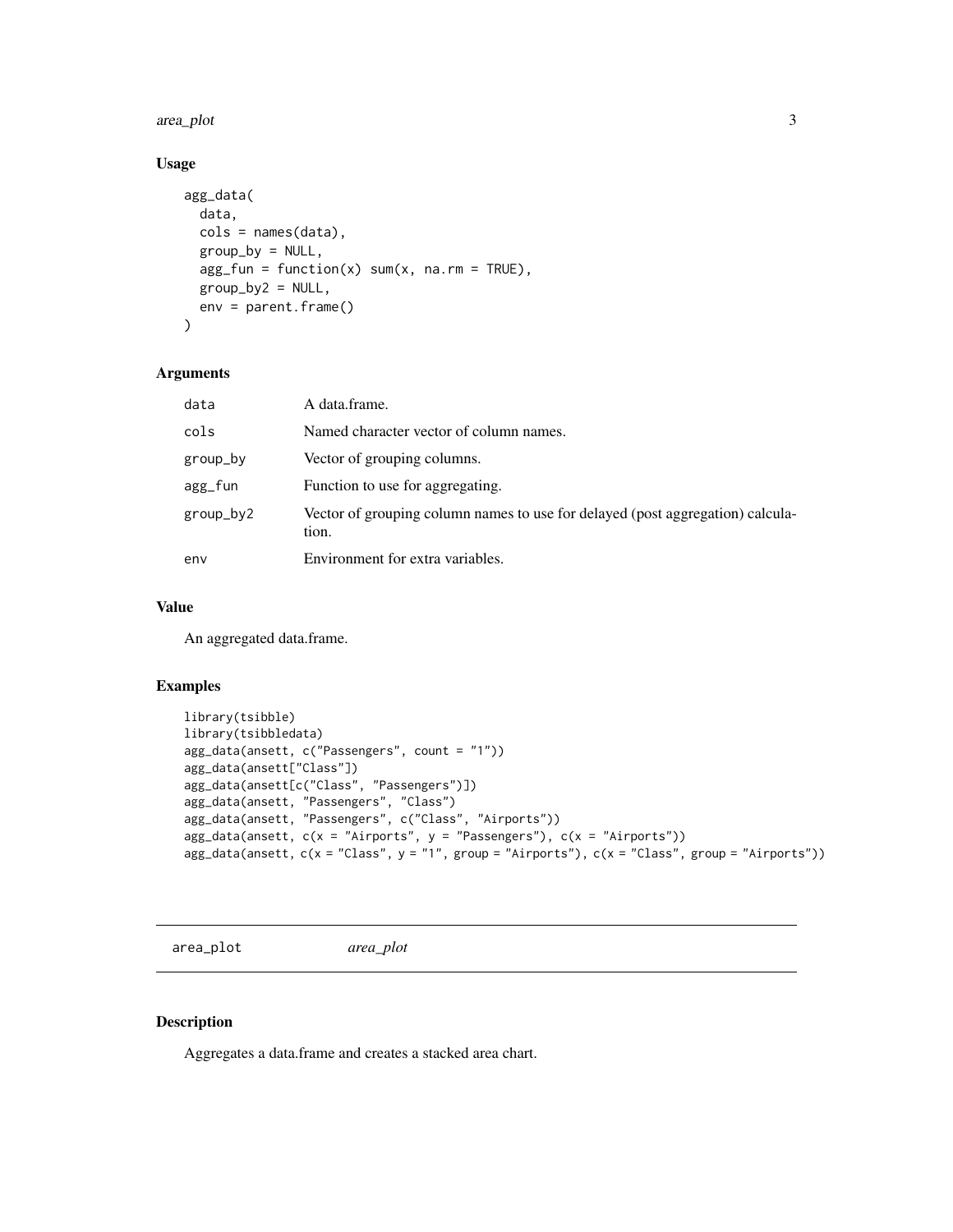# Usage

```
area_plot(
 data,
 x,
 y = "1",group = NULL,facet_x = NULL,factor_y = NULL,size = 11,reorder = c("group", "facet_x", "facet_y"),
 palette = ez_col,
 labels_y = if (position == "fill") { f function(x) ez_labels(100 * x, append =
   "%") } else { ez_labels },
 labels_x = NULL,use_theme = theme_ez,
  position = c("stack", "fill"),
 facet_scales = "fixed",
 facet_ncol = NULL,
 legend_ncol = NULL,
 env = parent.frame()
\mathcal{L}
```

| data         | A data.frame.                                                                                           |
|--------------|---------------------------------------------------------------------------------------------------------|
| $\mathsf{x}$ | A named character value. Evaluates to a column.                                                         |
| У            | A named character value. Evaluates to a column.                                                         |
| group        | A character value. Evaluates to a column.                                                               |
| facet_x      | A character value. Evaluates to a column.                                                               |
| facet_y      | A character. Evaluates to a column.                                                                     |
| size         | theme size for use_theme $()$ . Default is 14.                                                          |
| reorder      | A character vector specifying the group variables to reorder. Default is c("group", "facet_x", "facet_y |
| palette      | Colour function.                                                                                        |
| labels_y     | label formatting function                                                                               |
| labels_x     | label formatting function                                                                               |
| use_theme    | ggplot theme function                                                                                   |
| position     | Either "stack" (default) or "fill"                                                                      |
| facet_scales | Option passed to scales argument in facet_wrap or facet_grid. Default is<br>"fixed".                    |
| facet_ncol   | Option passed to ncol argument in facet_wrap or facet_grid. Default is NULL.                            |
| legend_ncol  | Number of columns in legend.                                                                            |
| env          | environment for evaluating expressions.                                                                 |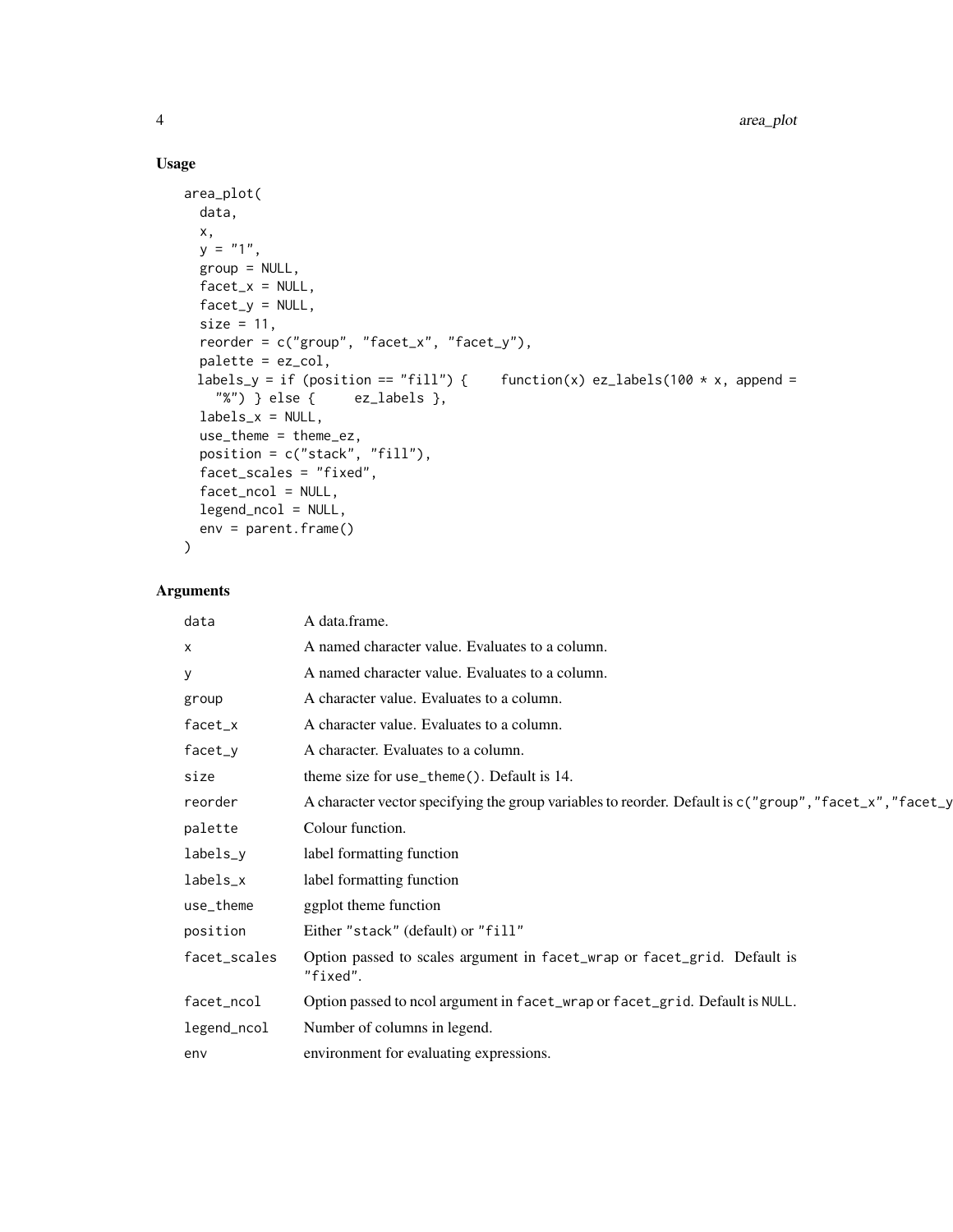#### <span id="page-4-0"></span>bar\_plot 5

#### Value

A ggplot object.

#### Examples

```
library(tsibble)
library(tsibbledata)
area_plot(ansett, x = "as.DataFrame(Week)", y = "Passengers")area_plot(ansett,
          x = "as.Date(Week)", y = c("Weekly Passengers" = "Passengers"), "Class")
area_plot(ansett, "as.Date(Week)",
          y = c("Weekly Passengers" = "Passengers"),
          group = "substr(Airports, 5, 7)",
          facet_x = "substr(Airports, 1, 3)",facet_y = "Class",
          facet_scales = "free_y")
```
bar\_plot *bar\_plot*

#### Description

bar\_plot

#### Usage

```
bar_plot(
 data,
 x,
 y = "1",group = NULL,facet_x = NULL,facet_y = NULL,size = 11,width = NULL,
 reorder = c("group", "facet_x", "facet_y"),
 palette = ez_col,
 labels_y = if (position == "fill") {    function(x) ez_labels(100 * x, append =
    "%") } else { ez_labels },
  labels_x = identity,label_pos = c("auto", "inside", "top", "both", "none"),
  rescale_y = 1.1,
  label_cutoff = 0.12,use_theme = theme_ez,
  position = "stack",
  facet_scales = "fixed",
```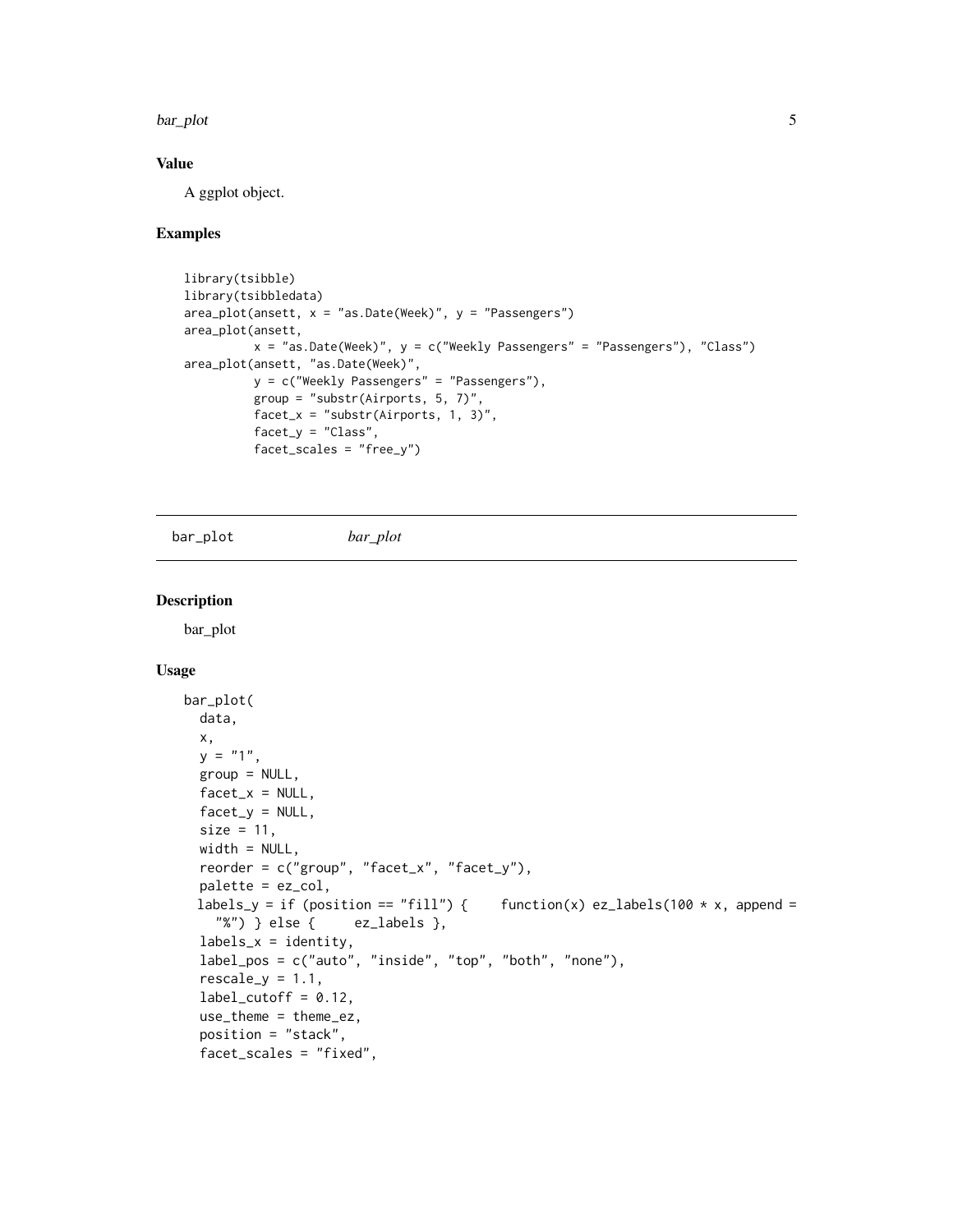6 bar\_plot

```
legend_ncol = NULL,
 coord_flip = FALSE
\lambda
```
#### Arguments

| data         | A data.frame.                                                                                           |
|--------------|---------------------------------------------------------------------------------------------------------|
| X            | A named character value. Evaluates to a column.                                                         |
| у            | A named character value. Evaluates to a column.                                                         |
| group        | A character value. Evaluates to a column.                                                               |
| facet_x      | A character value. Evaluates to a column.                                                               |
| facet_y      | A character. Evaluates to a column.                                                                     |
| size         | theme size for use_theme(). Default is 14.                                                              |
| width        | Width of bar.                                                                                           |
| reorder      | A character vector specifying the group variables to reorder. Default is c("group", "facet_x", "facet_y |
| palette      | Colour function.                                                                                        |
| labels_y     | label formatting function                                                                               |
| labels_x     | label formatting function                                                                               |
| label_pos    | Position of labels. Can be "auto", "inside", "top", "both" or "none".                                   |
| rescale_y    | Rescaling factor for y-axis limits                                                                      |
| label_cutoff | Cutoff size (proportion of y data range) for excluding labels                                           |
| use_theme    | ggplot theme function                                                                                   |
| position     | Either "stack" (default) or "fill"                                                                      |
| facet_scales | Option passed to scales argument in facet_wrap or facet_grid. Default is<br>"fixed".                    |
| legend_ncol  | Number of columns in legend.                                                                            |
| coord_flip   | logical (default is FALSE). If TRUE, flips the x and y coordinate using gg-<br>$plot2::coord_flip()$    |

# Value

A ggplot object.

```
library(tsibble)
library(tsibbledata)
library(lubridate)
bar_plot(ansett, "year(Week)", "Passengers", size = 16)
bar_plot(ansett, "year(Week)", "Passengers", "Class")
bar_plot(ansett, "Airports", c("Share of Passengers" = "Passengers"), "Class", position = "fill")
bar_plot(ansett, "Airports", "Passengers", "Class", reorder = NULL, label_pos = "both")
bar_plot(ansett, "Airports",
         c(Passengers = "ifelse(Class == 'Economy', Passengers, -Passengers)"),
         "Class", label_pos = "both")
bar_plot(ansett, "year(Week)", "Passengers", "Class", label_pos = "both", coord_flip = TRUE)
```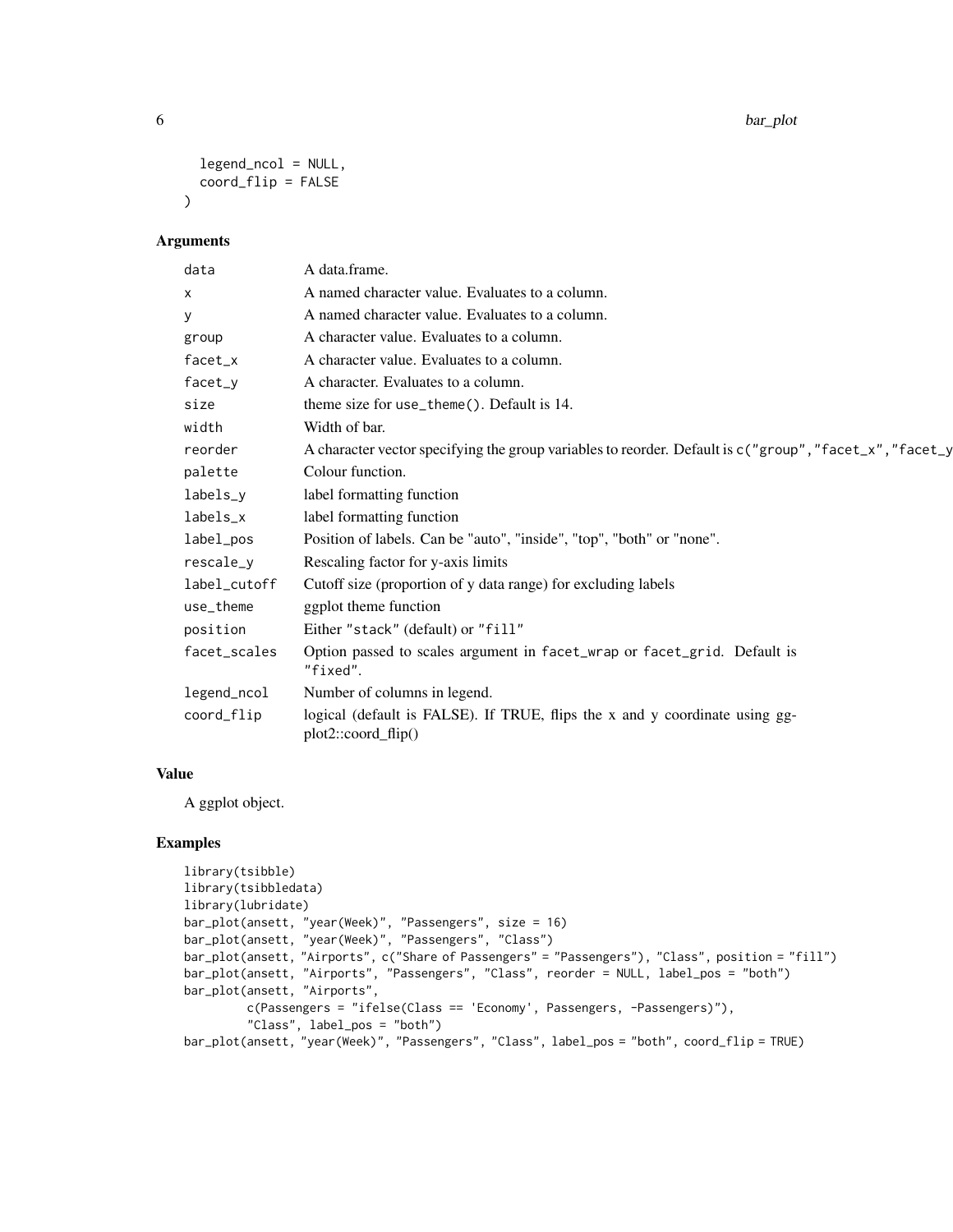<span id="page-6-0"></span>calendar\_plot *calendar\_plot*

#### Description

calendar\_plot

### Usage

```
calendar_plot(data, x, y, ...)
```
### Arguments

| data     | A data frame.                                   |
|----------|-------------------------------------------------|
| X        | date column                                     |
| <b>V</b> | A named character value. Evaluates to a column. |
|          | additional arguments for tile_plot              |

### Examples

```
library(tsibbledata)
calendar_plot(vic_elec, "Time", "Demand", zlim = c(NA, NA))
```
density\_plot *density\_plot*

#### Description

creates a density plot

#### Usage

```
density_plot(
 data,
 x,
 group = NULL,
 factor_x = NULL,factor_y = NULL,palette = ez_col,
  adjust = 1,
 alpha = 0.5,
 facet_scales = "fixed",
 facet_ncol = NULL,
 legend_ncol = NULL,
  env = parent.frame()
)
```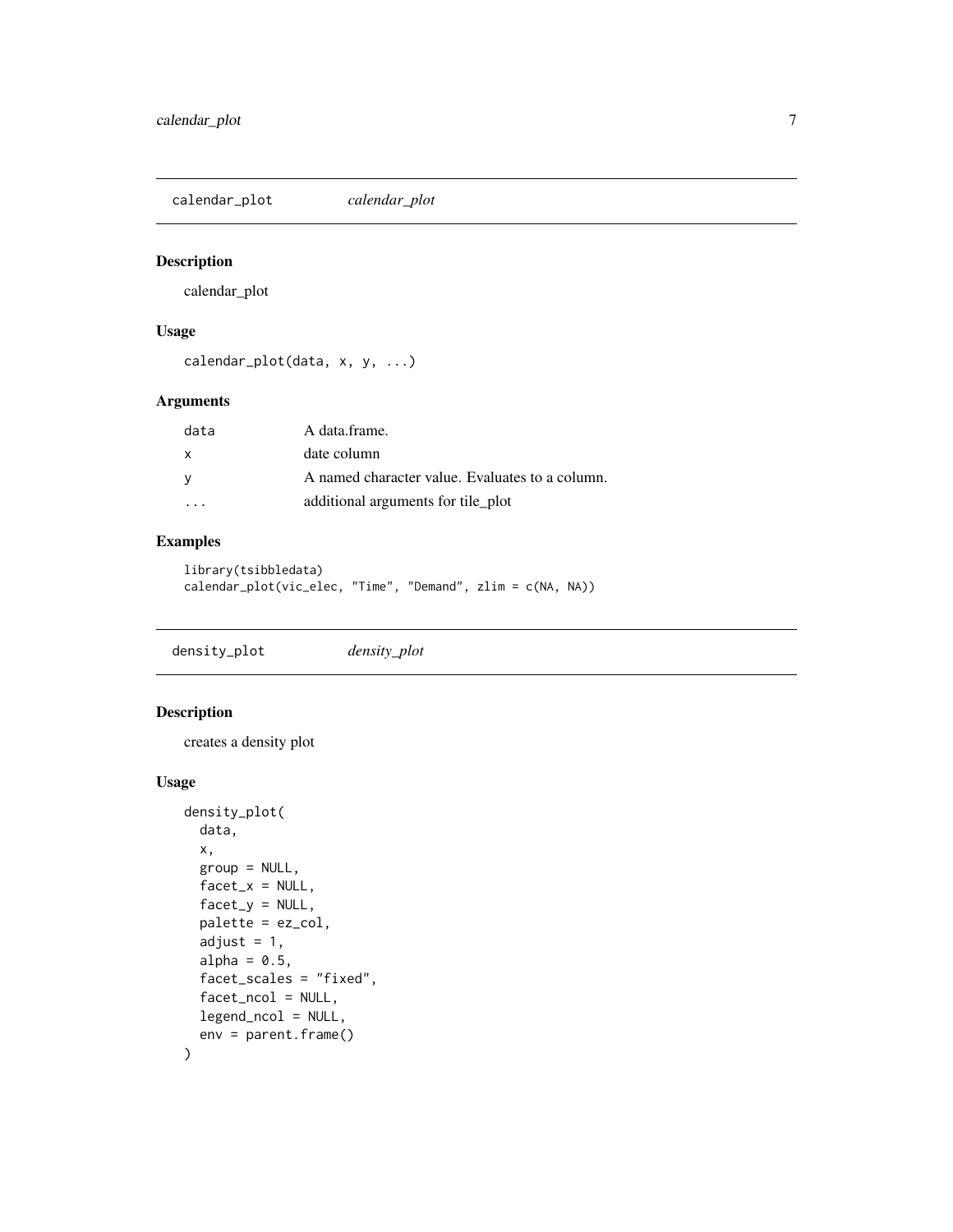# <span id="page-7-0"></span>Arguments

| data         | A data.frame.                                                                        |
|--------------|--------------------------------------------------------------------------------------|
| x            | A named character value. Evaluates to a column.                                      |
| group        | A character value. Evaluates to a column.                                            |
| $facet_x$    | A character value. Evaluates to a column.                                            |
| facet_y      | A character. Evaluates to a column.                                                  |
| palette      | Colour function.                                                                     |
| adjust       | multiplicate bandwidth adjustment                                                    |
| alpha        | alpha                                                                                |
| facet_scales | Option passed to scales argument in facet_wrap or facet_grid. Default is<br>"fixed". |
| facet_ncol   | Option passed to ncol argument in facet_wrap or facet_grid. Default is NULL.         |
| legend_ncol  | Number of columns in legend.                                                         |
| env          | environment for evaluating expressions.                                              |

### Examples

```
library(tsibbledata)
density_plot(mtcars, "wt", "cyl")
density_plot(subset(tsibbledata::olympic_running, Length == 100 & Year >= 1980),
         "Time", "Year - Year %% 10", "Sex", facet_scales = "free", facet_ncol = 1, adjust = 2)
```
distribution\_plot *distribution\_plot*

# Description

distribution\_plot

#### Usage

```
distribution_plot(
 data,
 x,
 facet_x = NULL,nbins = 20,
 use_theme = theme_ez,
 size = 11,env = parent.frame()
)
```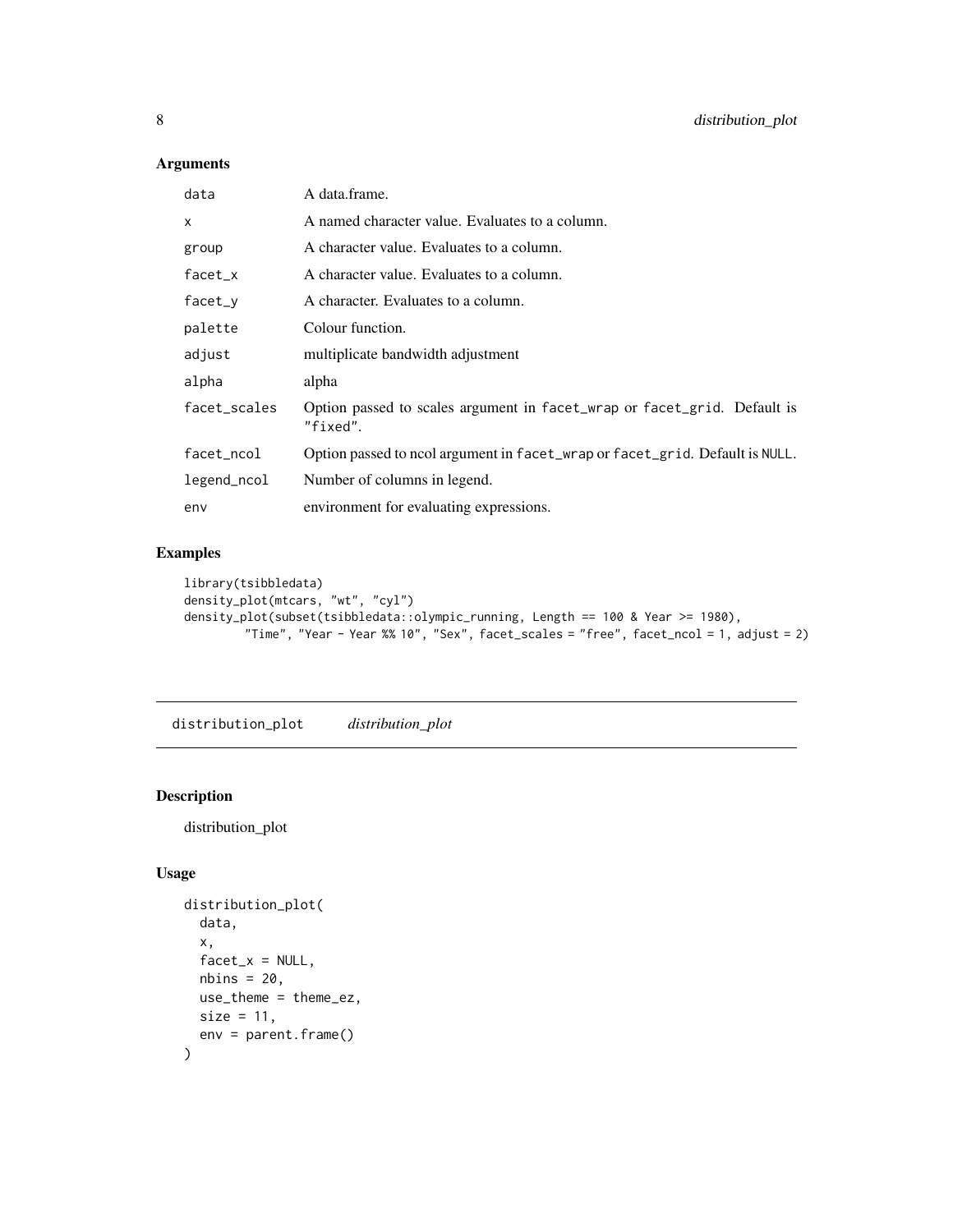#### <span id="page-8-0"></span>ez\_app 9

# Arguments

| data      | A data frame.                                   |
|-----------|-------------------------------------------------|
| X         | A named character value. Evaluates to a column. |
| $facet_x$ | A character value. Evaluates to a column.       |
| nbins     | Number of bins for histogram. Default is 20.    |
| use_theme | ggplot theme function                           |
| size      | theme size for use_theme(). Default is 14.      |
| env       | environment for evaluating expressions.         |

# Examples

```
n = 100
df = data frame(residuals = rnorm(n),\gammagroup1 = sample(c("a", "b"), n, replace = TRUE))
distribution_plot(df, "residuals")
distribution_plot(df, "residuals", "group1")
```
ez\_app *ez\_app*

# Description

ez\_app

# Usage

ez\_app(data = NULL)

# Arguments

data A data frame

# Examples

```
## Not run:
library(tsibble)
library(tsibbledata)
ez_app(ansett)
```
## End(Not run)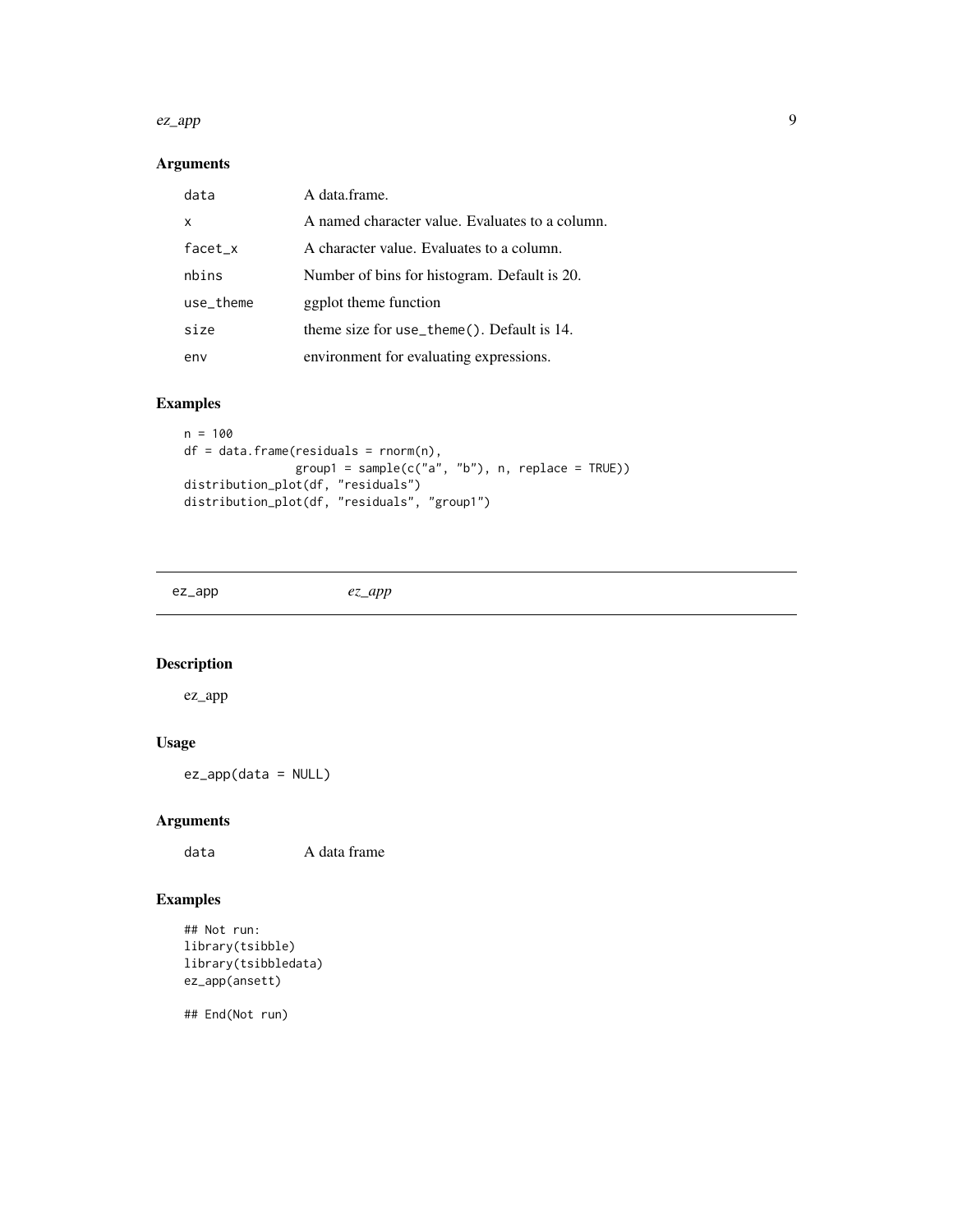<span id="page-9-0"></span>

### Description

Color palette interpolation

# Usage

 $ez_col(n = 50, platete = NULL)$ 

### Arguments

| n       | number of colours           |
|---------|-----------------------------|
| palette | palette to interpolate from |

# Value

rgb

### Examples

ez\_col(15) ez\_col(2, c("blue", "red")) ez\_col(3, c("blue", "red"))

ez\_jet *ez\_jet*

# Description

color palette for

#### Usage

```
ez_jet(
  n = 100,palette = c("dodgerblue4", "steelblue2", "olivedrab3", "darkgoldenrod1", "brown")
\mathcal{L}
```

| n       | Number of colours to return. |
|---------|------------------------------|
| palette | Vector of colours.           |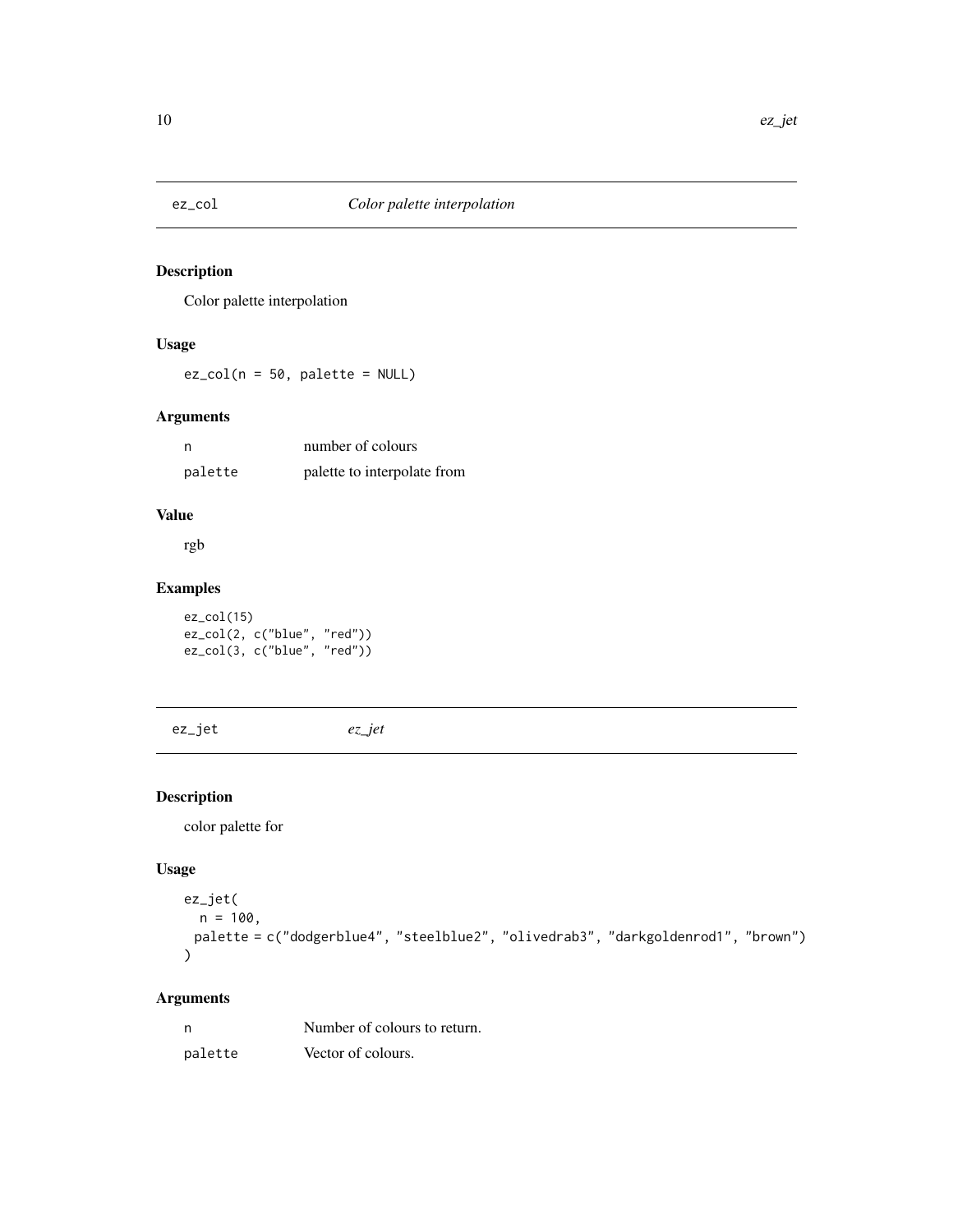#### <span id="page-10-0"></span>ez\_labels 11

# Examples

ez\_jet(100) ez\_jet(1)

### ez\_labels *Function for formatting numeric labels*

### Description

Function for formatting numeric labels

# Usage

```
ez_labels(
 x,
 prepend = ",
 append = ",
 as_factor = FALSE,
 round = Inf,
 signif = Inf
)
```
#### Arguments

| x         | numeric                    |
|-----------|----------------------------|
| prepend   | character                  |
| append    | character                  |
| as_factor | logical                    |
| round     | numeric passed to round()  |
| signif    | numeric passed to signif() |

# Value

y

```
ez_labels(10^(0:10))
ez_labels(2000, append = " apples")
ez_labels(0:10, append = " apples", as_factor = TRUE)
ez_labels(c(0, 0.1, 0.01, 0.001, 0.0001))
```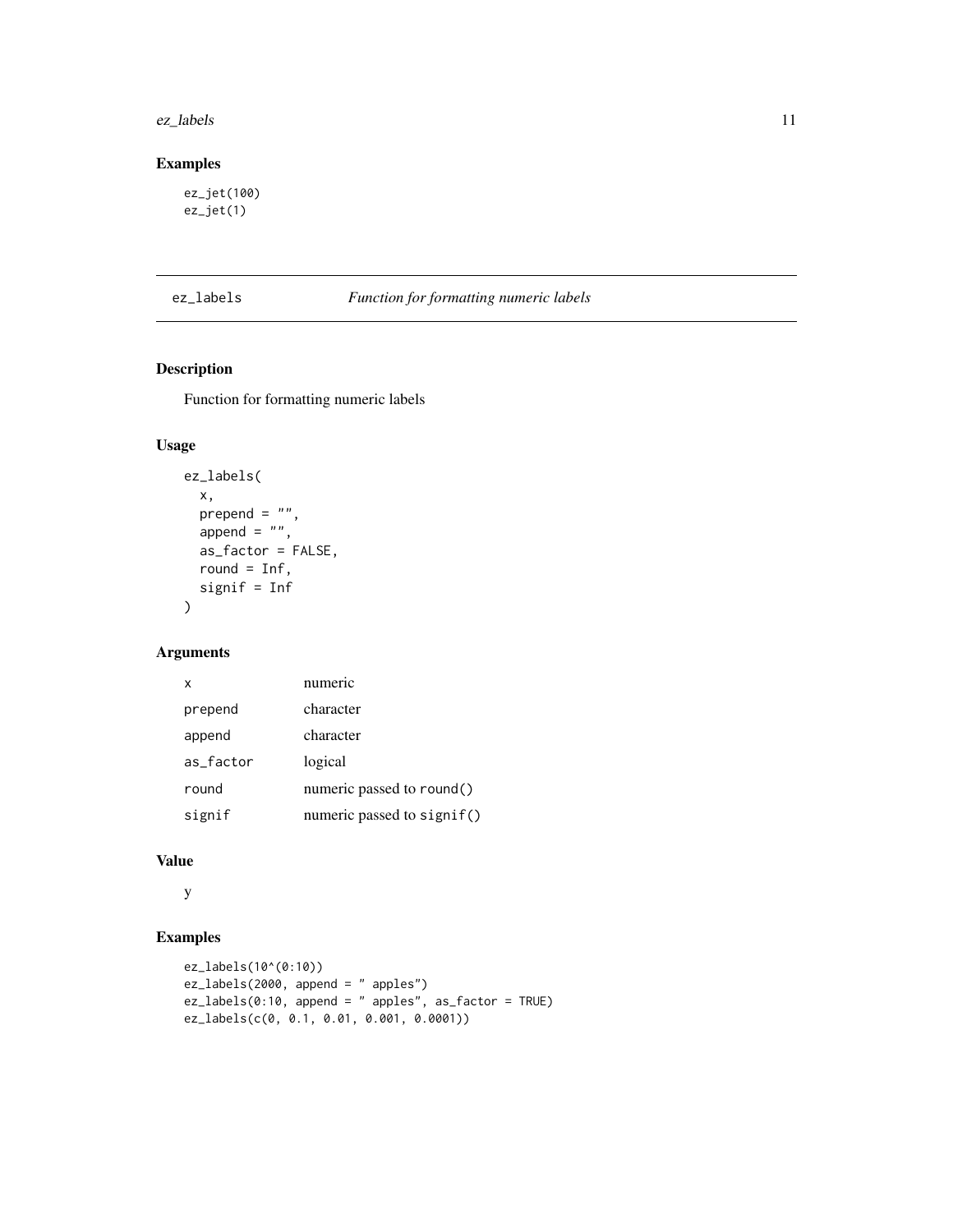<span id="page-11-0"></span>ez\_png *ez\_png*

# Description

Saves ggplot or ezplot objects to png (with useful defaults).

# Usage

```
ez_png(
  g,
  file,
  width = 1200,
  height = 600,
  res = 72,
  resx = 1,
  ...,
 vp = NULL,dir.create = FALSE,
  check = TRUE
)
```

| g          | A ggplot or ezplot object.                                              |
|------------|-------------------------------------------------------------------------|
| file       | A png file path.                                                        |
| width      | Image width (in pixels). Default is 1200.                               |
| height     | Image height (in pixels). Default is 600.                               |
| res        | Resolution (PPI) of output image. Default is 72.                        |
| resx       | Resolution multiplier. Default is 1.                                    |
| $\ddots$   | Further arguments to pass to $\text{png}()$ .                           |
| vp         | A viewport object created with grid: viewport.                          |
| dir.create | Logical. If TRUE, creates the directory to save into. Default is FALSE. |
| check      | Logical. If TRUE, opens png file after saving. Default is TRUE.         |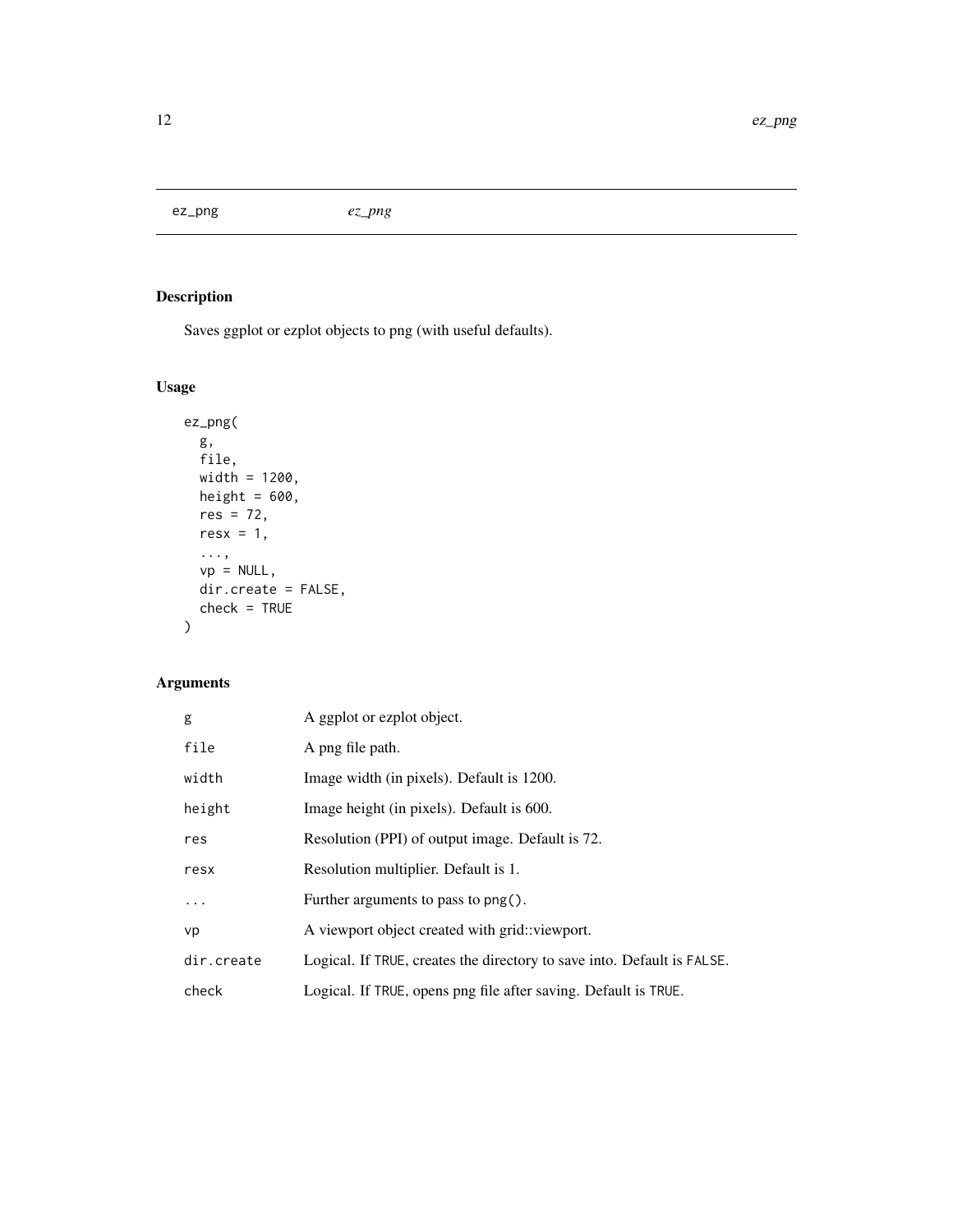<span id="page-12-0"></span>ez\_server *ez\_server*

# Description

ez\_server

### Usage

ez\_server(data)

### Arguments

data A data frame

ez\_ui *ez\_ui*

# Description

ez\_ui

### Usage

ez\_ui(data)

# Arguments

data A data frame

get\_incr *get\_incr*

# Description

returns the minimum increment between sorted unique values of a vector

# Usage

get\_incr(x)

### Arguments

x A numeric or date vector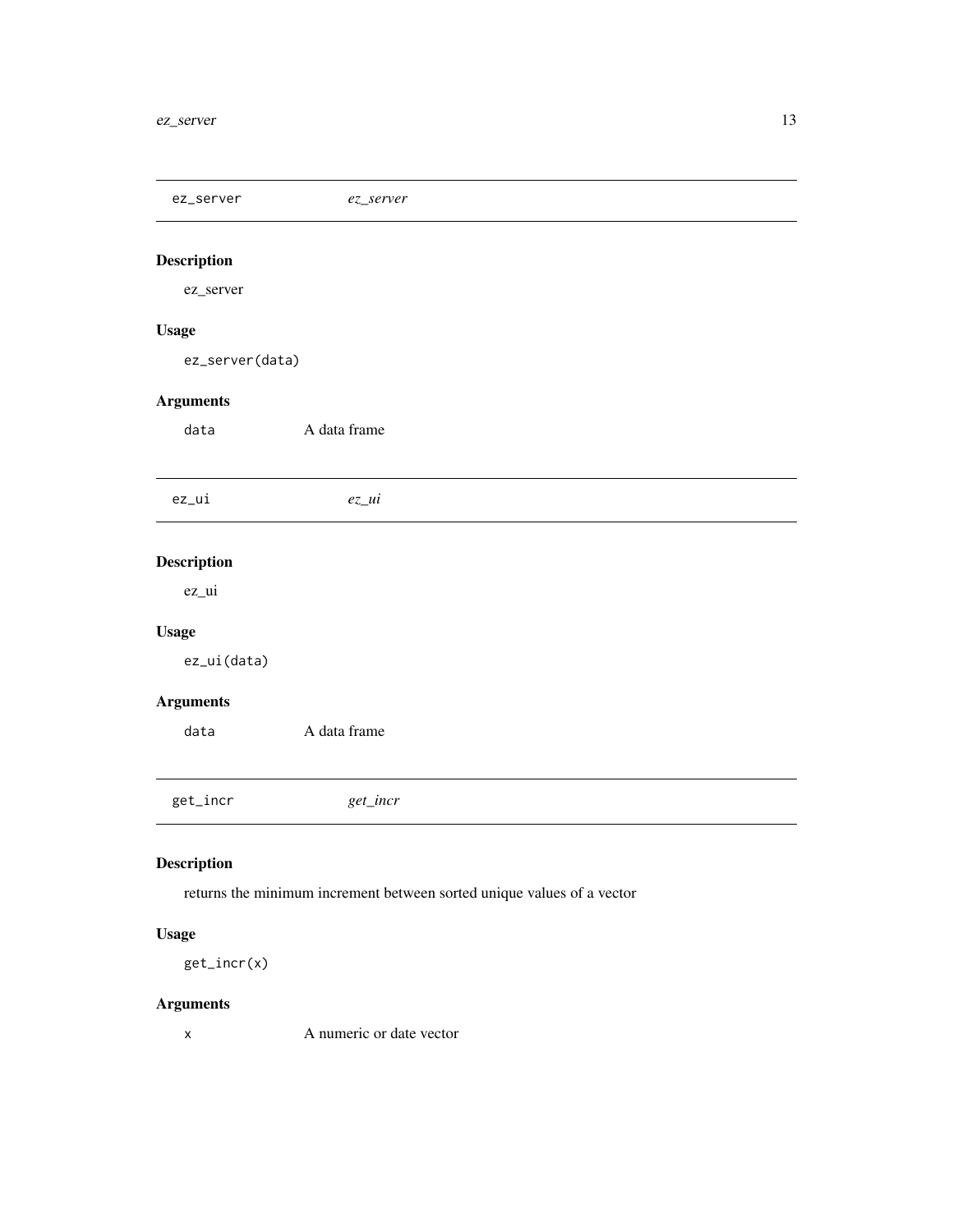<span id="page-13-0"></span>histogram\_plot *histogram\_plot*

### Description

creates a histogram plot

### Usage

```
histogram_plot(
 data,
 x,
 y = "..count..",
 group = NULL,
 factor_x = NULL,factor_y = NULL,palette = ez_col,
 position = "stack",
 bins = 30,
 alpha = 0.5,
 facet_scales = "fixed",
 facet_ncol = NULL,
 legend_ncol = NULL,
 env = parent.frame()
)
```

| data         | A data.frame.                                                                        |
|--------------|--------------------------------------------------------------------------------------|
| $\mathsf{x}$ | A named character value. Evaluates to a column.                                      |
| У            | A named character value. Evaluates to a column.                                      |
| group        | A character value. Evaluates to a column.                                            |
| $facet_x$    | A character value. Evaluates to a column.                                            |
| facet_y      | A character. Evaluates to a column.                                                  |
| palette      | Colour function.                                                                     |
| position     | Either "stack" (default) or "fill"                                                   |
| bins         | number of bins                                                                       |
| alpha        | fill alpha                                                                           |
| facet_scales | Option passed to scales argument in facet_wrap or facet_grid. Default is<br>"fixed". |
| facet_ncol   | Option passed to ncol argument in facet_wrap or facet_grid. Default is NULL.         |
| legend_ncol  | Number of columns in legend.                                                         |
| env          | environment for evaluating expressions.                                              |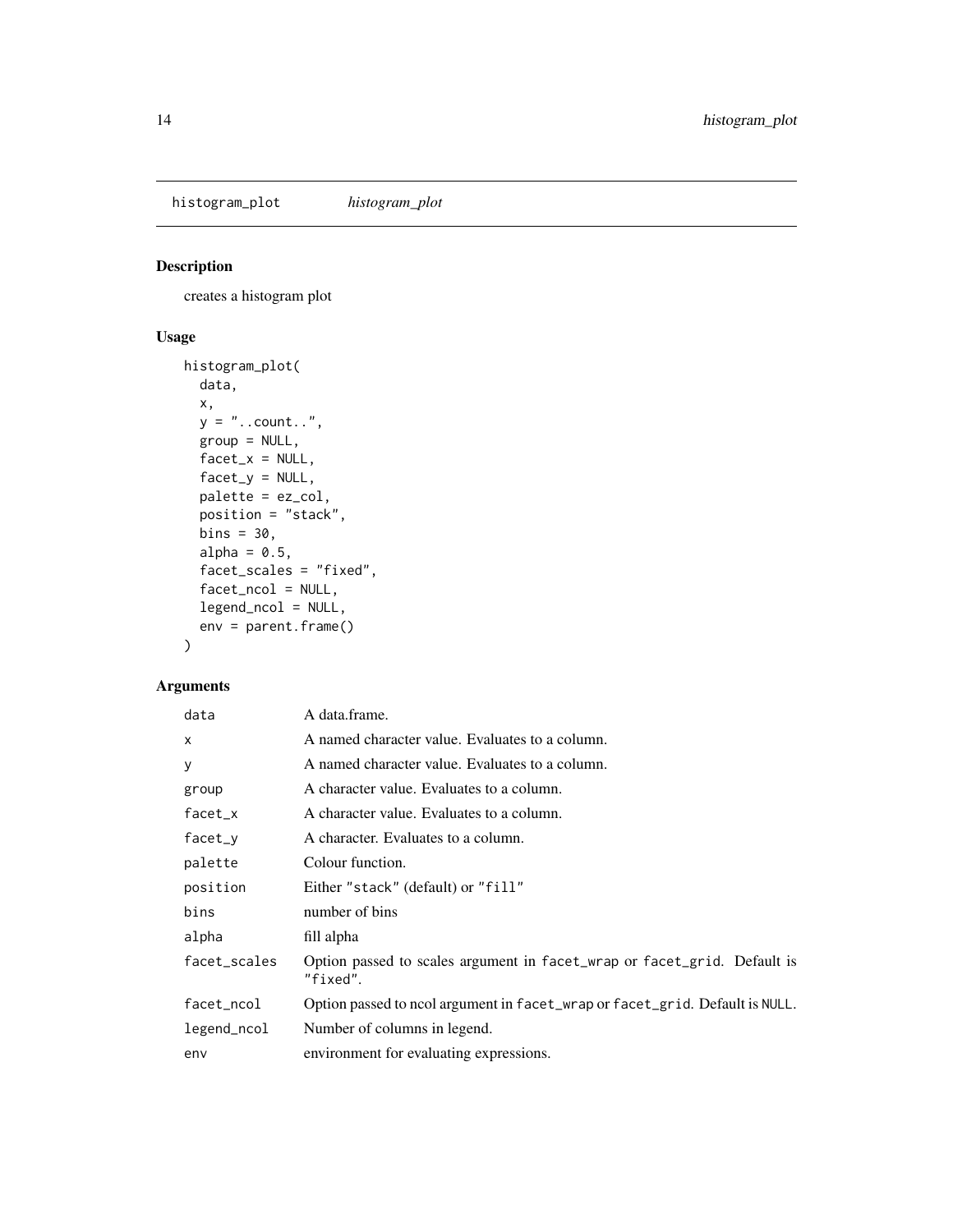#### <span id="page-14-0"></span>ks\_plot 15

# Examples

```
histogram_plot(airquality, "Wind", group = "Month")
histogram_plot(airquality, "Wind", "..density..", facet_x = "Month")
```
ks\_plot *ks\_plot*

#### Description

ks plot

### Usage

```
ks_plot(
  data,
  fitted,
 actual,
 palette = ez_col,
 size_line = 1,
 size = 11,
 env = parent.frame()
)
```
#### Arguments

| data      | A data.frame.                                |
|-----------|----------------------------------------------|
| fitted    | Vector of fitted values                      |
| actual    | Vector of actual values                      |
| palette   | Colour function.                             |
| size_line | width of line for geom_line(). Default is 1. |
| size      | theme size for use_theme(). Default is 14.   |
| env       | environment for evaluating expressions.      |

```
ks_plot(mtcars, "-disp", "am")
x = c(rnorm(100), rnorm(100) + 2)label = c(rep('low', 100), rep('high', 100))
ks_plot(data.frame(x, label), "x", "label")
ks_plot(data.frame(x, label = factor(label, c('low', 'high'))), "x", "label")
```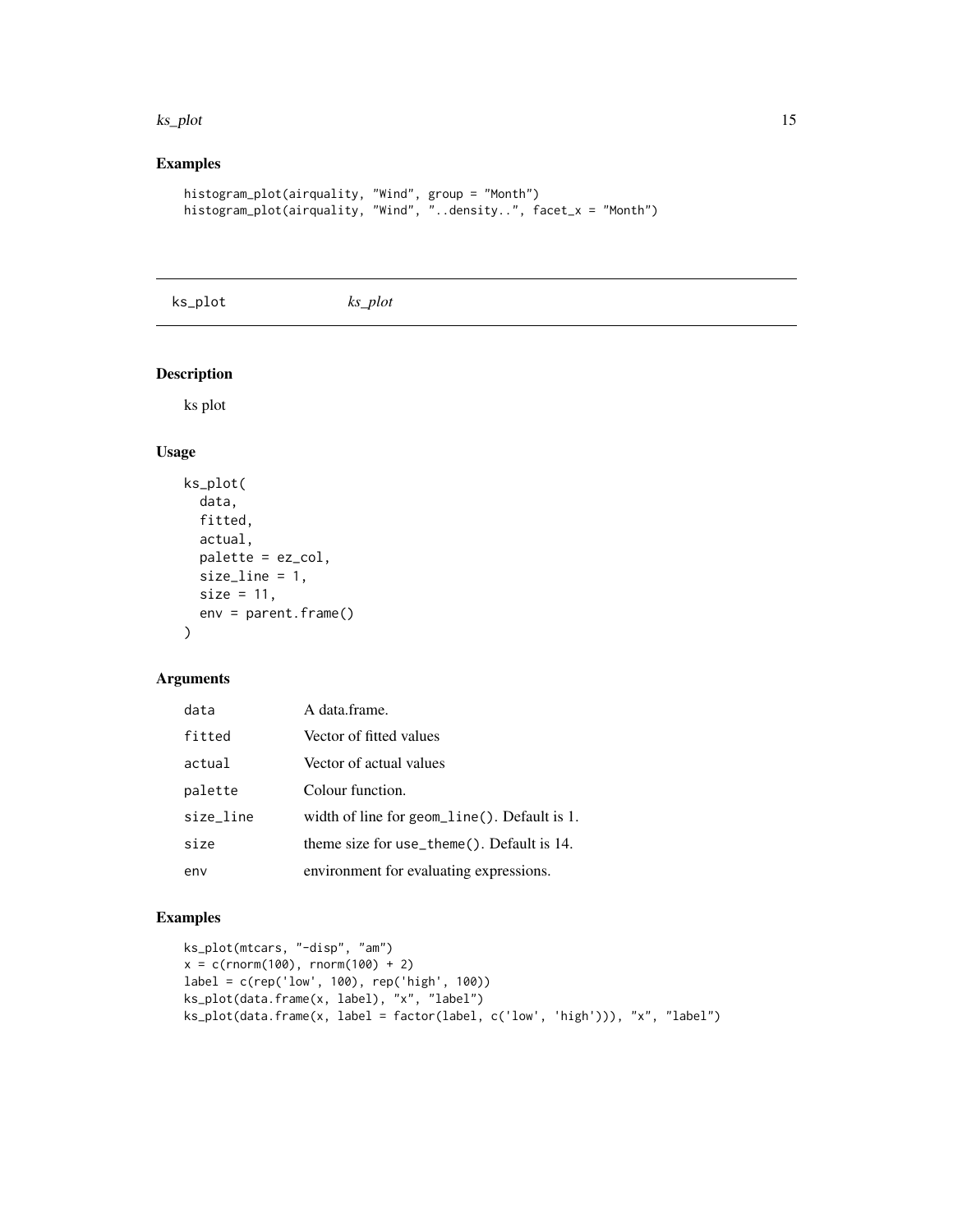<span id="page-15-0"></span>lift\_plot *lift\_plot*

# Description

precision-recall plot

# Usage

```
lift_plot(
 data,
 fitted,
 actual,
 group = NULL,
 factor_x = NULL,fact_y = NULL,size_line = 1,
 size = 11,env = parent.frame()
)
```
### Arguments

| data      | A data frame.                                   |
|-----------|-------------------------------------------------|
| fitted    | Vector of fitted values                         |
| actual    | Vector of actual values                         |
| group     | A character value. Evaluates to a column.       |
| facet_x   | A character value. Evaluates to a column.       |
| $facet_v$ | A character. Evaluates to a column.             |
| size_line | width of line for geom_line(). Default is $1$ . |
| size      | theme size for use_theme(). Default is $14$ .   |
| env       | environment for evaluating expressions.         |

```
library(ggplot2)
n = 1000
df = data frame(actual = sample(c(FALSE, TRUE), n, replace = TRUE),runif = runif(n))
df[["fitted"] = runif(n) 'ifelse(df[["actual"] == 1, 0.5, 2)density_plot(df, "fitted", "actual")
lift_plot(df, "fitted", "actual")
lift_plot(df, "fitted", "actual") + scale_y_log10()
```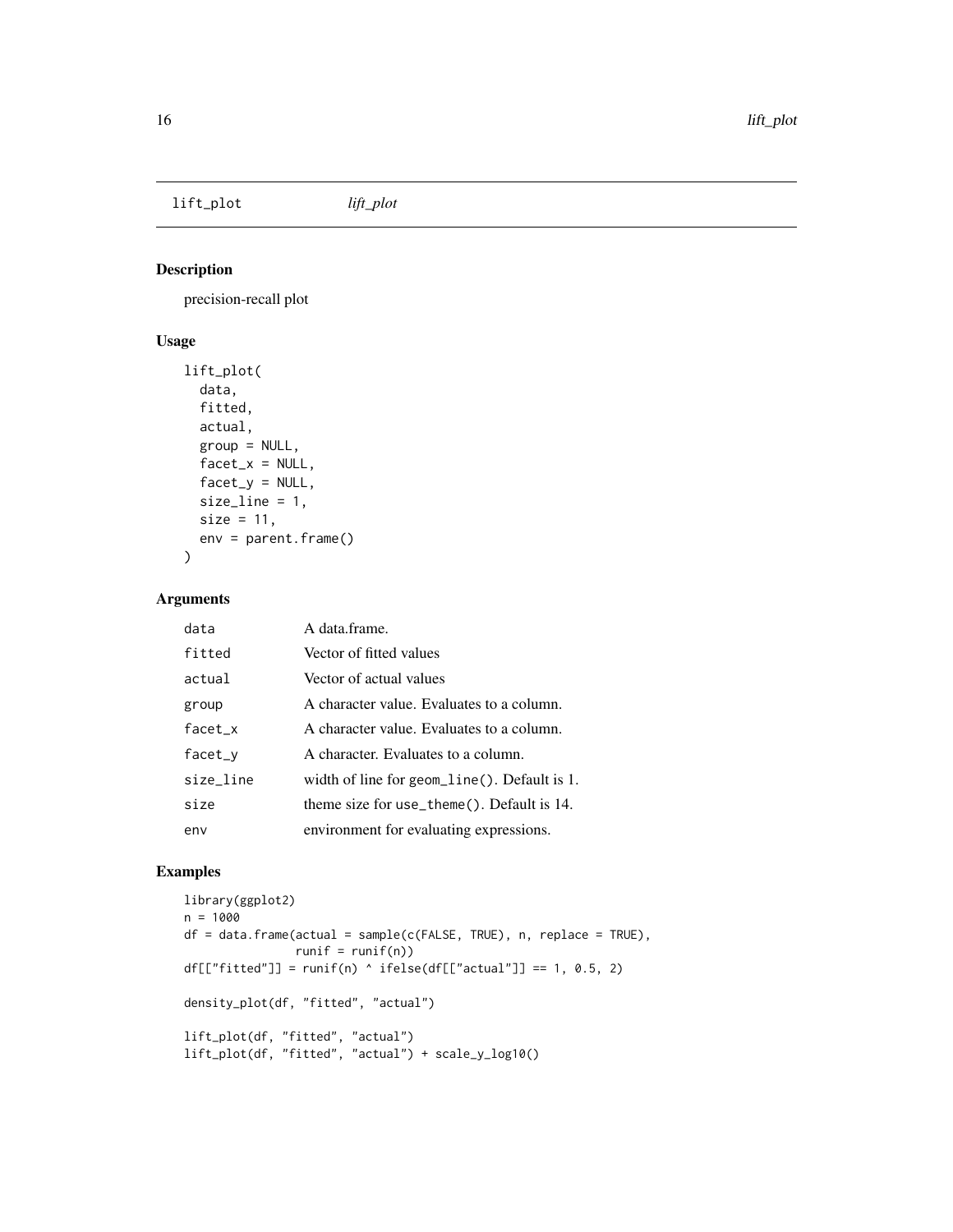#### <span id="page-16-0"></span>line\_plot 17

```
lift_plot(df, "runif", "actual", size_line = 0.5)
library(dplyr, warn.conflicts = FALSE)
lift_plot(df, "fitted", "actual", "sample(c(1, 2), n(), TRUE)")
lift_plot(df, "fitted", "actual",
        "sample(c(1, 2), n(), TRUE)",
        "sample(c(3, 4), n(), TRUE)")lift_plot(df, "fitted", "actual",
        "sample(c(1, 2), n(), TRUE)",
        "sample(c(3, 4), n(), TRUE)",
        "sample(c(5, 6), n(), TRUE)")
```
line\_plot *line\_plot*

#### Description

Creates line plots.

#### Usage

```
line_plot(
 data,
  x,
  y = "1",group = NULL,
  facet_x = NULL,factor_y = NULL,yoy = FALSE,
  size_line = 1,
  size = 11,
  reorder = c("group", "facet_x", "facet_y"),
 palette = ez_col,
  labels_y = ez_labels,
  limits_y = c(NA, NA),use_theme = theme_ez,
  facet_scales = "fixed",
  legend_ncol = NULL
)
```

| data | A data frame.                                   |
|------|-------------------------------------------------|
|      | A named character value. Evaluates to a column. |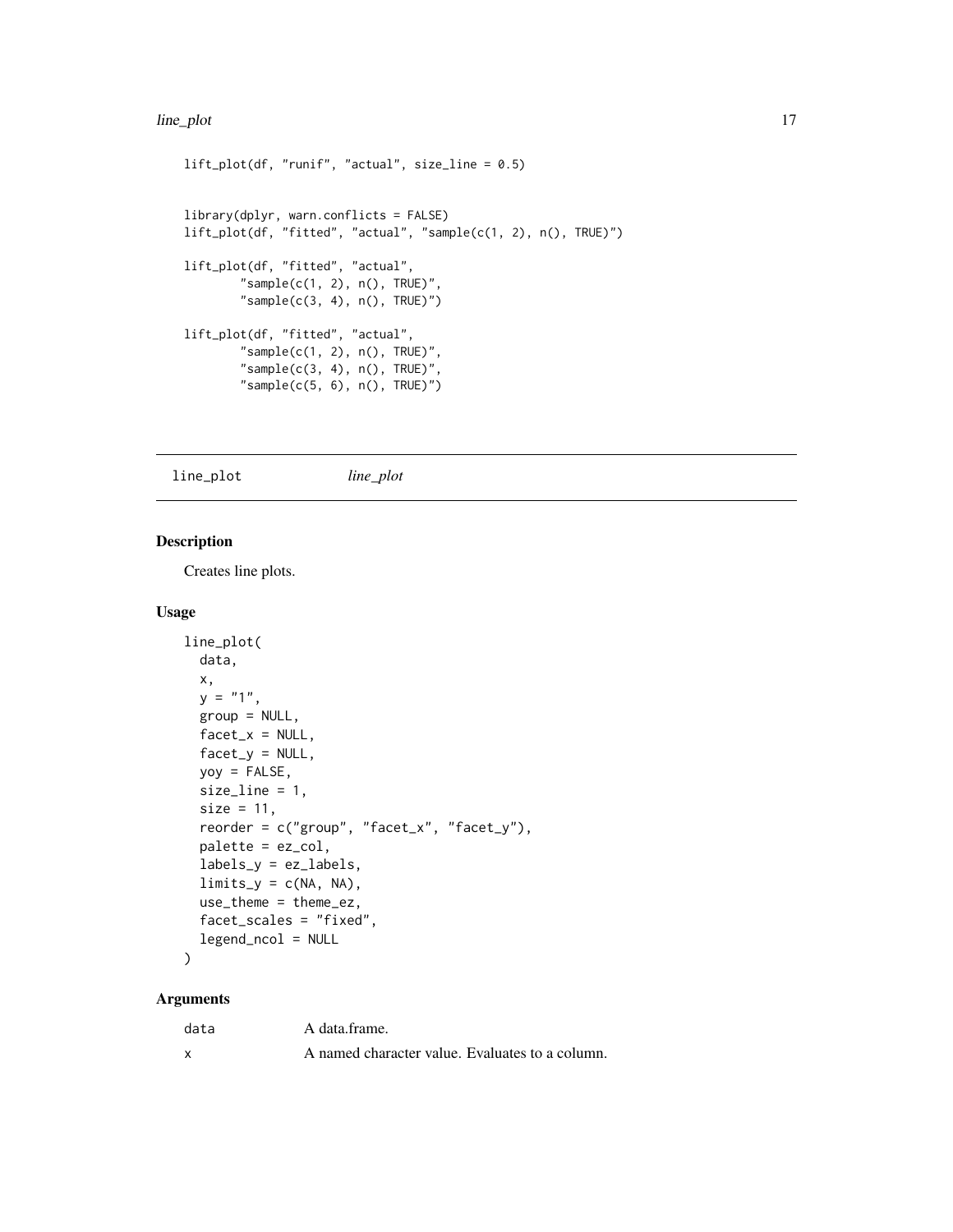<span id="page-17-0"></span>

| у            | A named character value. Evaluates to a column.                                                         |
|--------------|---------------------------------------------------------------------------------------------------------|
| group        | A character value. Evaluates to a column.                                                               |
| $facet_x$    | A character value. Evaluates to a column.                                                               |
| $facet_y$    | A character. Evaluates to a column.                                                                     |
| yoy          | Logical used to indicate whether a YOY grouping should be created. Default is<br>FALSE.                 |
| size_line    | width of line for geom_line(). Default is 1.                                                            |
| size         | theme size for use_theme(). Default is 14.                                                              |
| reorder      | A character vector specifying the group variables to reorder. Default is c("group", "facet_x", "facet_y |
| palette      | Colour function.                                                                                        |
| labels_y     | label formatting function                                                                               |
| limits_y     | vector of $c(min, max)$ y-axis limits                                                                   |
| use_theme    | ggplot theme function                                                                                   |
| facet_scales | Option passed to scales argument in facet_wrap or facet_grid. Default is<br>"fixed".                    |
| legend_ncol  | Number of columns in legend.                                                                            |

#### Value

A ggplot object.

# Examples

```
library(tsibble)
library(tsibbledata)
line_plot(ansett, x = "Week", y = "Passengers")
line_plot(ansett, x = "Week", y = "Passengers", "Class")
line_plot(pelt, "Year", "Hare", limits_y = c(0, NA))
line_plot(pelt, "Year", c("Hare", "Lynx"))
line_plot(pelt, "Year", "Hare", use_theme = ggplot2::theme_bw)
line_plot(pelt, "Year", c("Hare Population" = "Hare"))
```
model\_plot *model\_plot*

# Description

model\_plot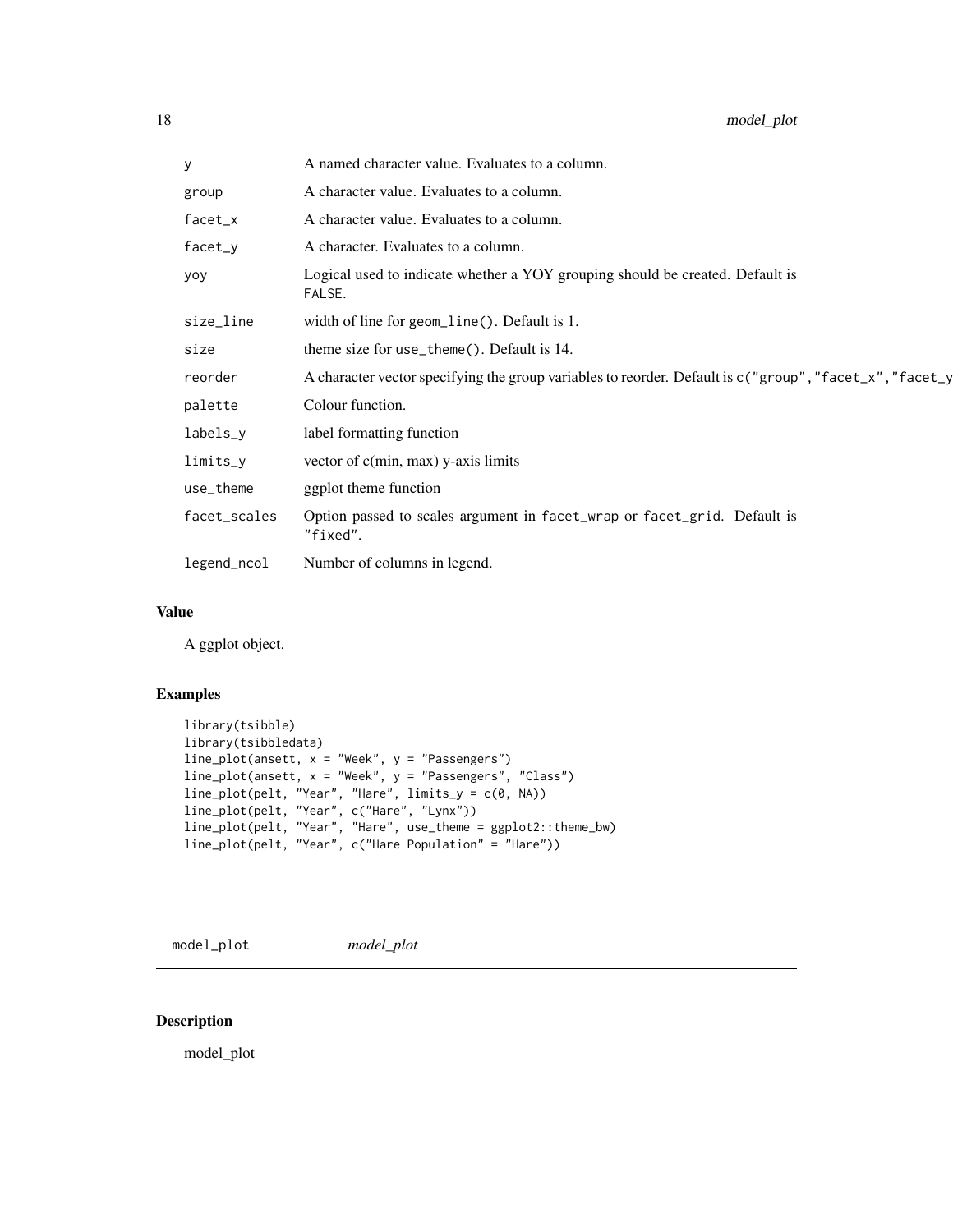#### <span id="page-18-0"></span>nameifnot 19

# Usage

```
model_plot(
  data,
  x,
  actual,
  fitted,
  facet_x = NULL,point_size = 2,
  res_bins = NA_real_,
  size = 11
\mathcal{L}
```
#### Arguments

| data       | A data frame.                                                                                     |  |
|------------|---------------------------------------------------------------------------------------------------|--|
| X          | A named character value. Evaluates to a column.                                                   |  |
| actual     | A character value. Evaluates to a logical or binary column.                                       |  |
| fitted     | A character value. Evaluates to a numeric column.                                                 |  |
| $facet_x$  | A character value. Evaluates to a column.                                                         |  |
| point_size | Numeric. Default is 2.                                                                            |  |
| res_bins   | Number of bins in the residual distribution. Default value (NA) doesn't show<br>the distribution. |  |
| size       | theme size for use_theme(). Default is 14.                                                        |  |

#### Value

A ggplot object.

### Examples

```
y = \text{rnorm}(26)df = data frame(ID = 1:26, actual = y + norm(26), fitted = y, id = letters)model_plot(df, "ID", "actual", "fitted")
model_plot(df, "id", "actual", "fitted")
model_plot(df, "ID", "actual", "fitted", res_bins = 10)
model_plot(df, "id", "actual", "fitted", res_bins = 10)
```
nameifnot *nameifnot*

### Description

Names unnamed elements of a character vector.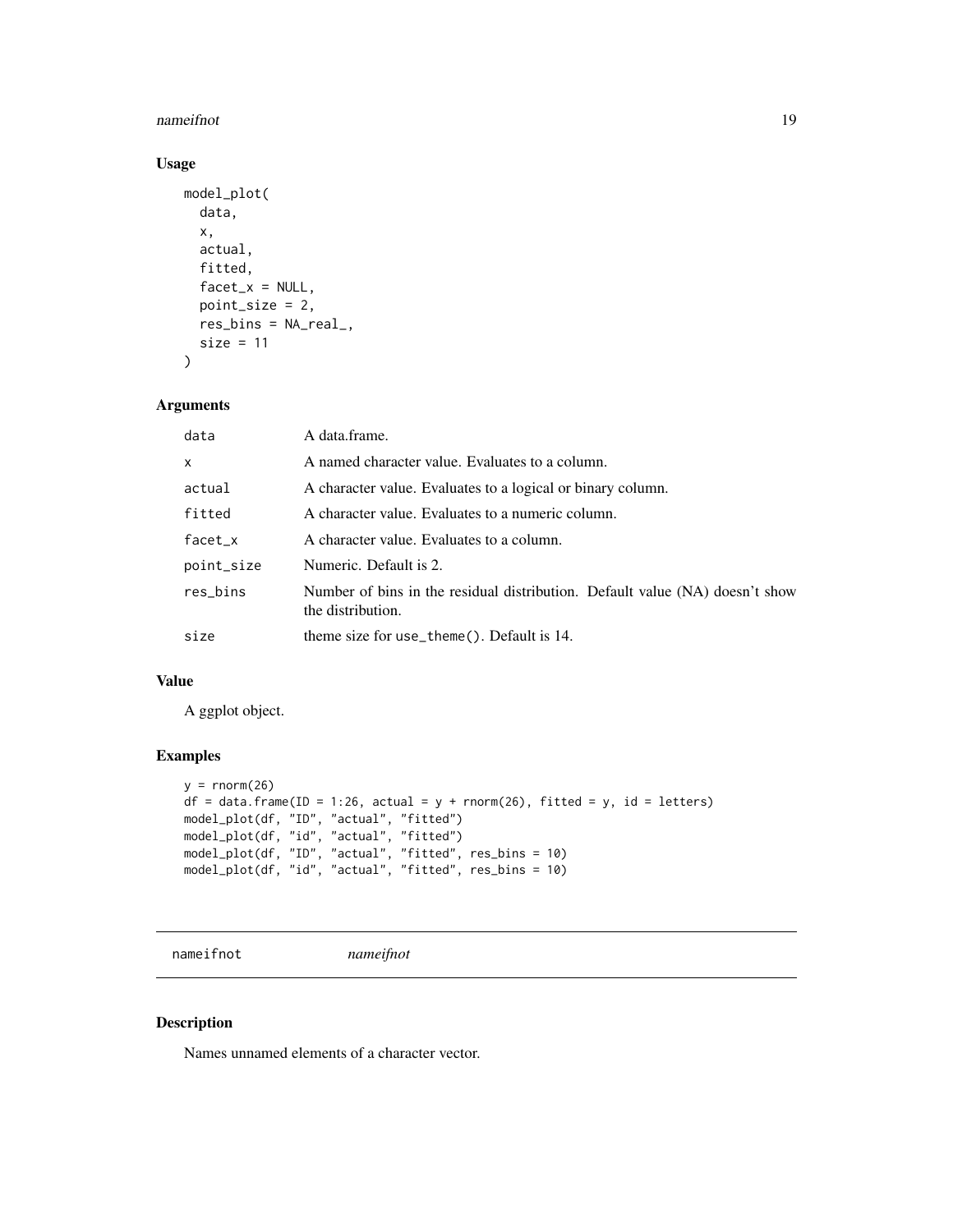# <span id="page-19-0"></span>Usage

nameifnot(x, make.names = FALSE)

# Arguments

| $\mathsf{X}$ | A character vector.                                                                   |  |
|--------------|---------------------------------------------------------------------------------------|--|
| make.names   | Logical. Whether to force names of x to be valid variable names. Default is<br>FALSE. |  |

# Value

A named vector.

na\_plot *na\_plot*

# Description

Visual representation of the NAs in a data.frame

# Usage

na\_plot(data, palette = ez\_col)

# Arguments

| data    | A data frame.    |
|---------|------------------|
| palette | Colour function. |

# Value

A ggplot object.

# Examples

na\_plot(airquality)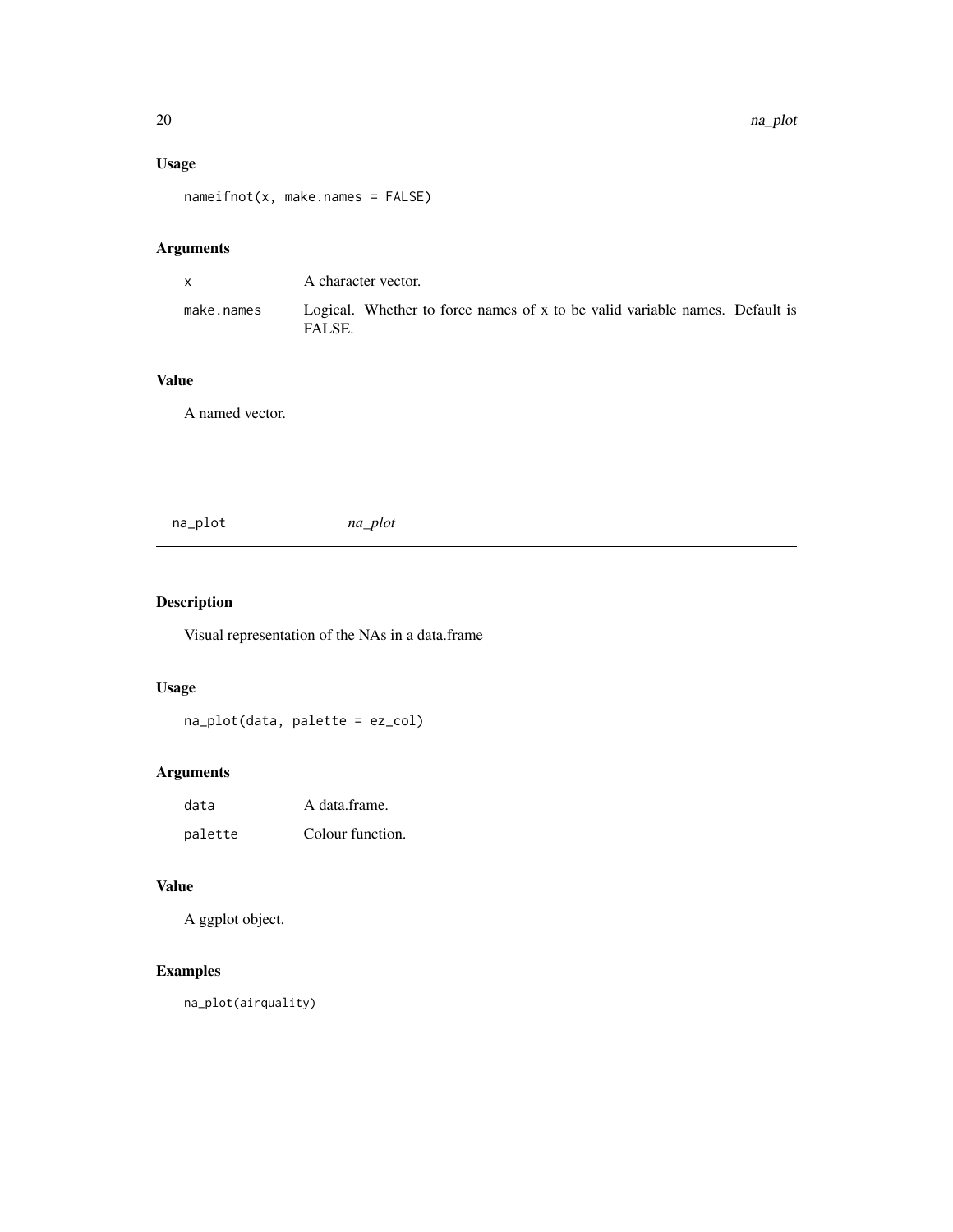<span id="page-20-0"></span>not\_numeric *not\_numeric*

# Description

Returns names of non-numeric columns.

### Usage

not\_numeric(x)

### Arguments

x A data.frame.

#### Value

A character vector.

|  | no null<br>___ | no_null |
|--|----------------|---------|
|--|----------------|---------|

# Description

Converts "NULL" character to NULL.

### Usage

no\_null(x)

# Arguments

x A character vector.

#### Value

y

```
no_null(NULL)
no_null("NULL")
no_null("NOPE")
```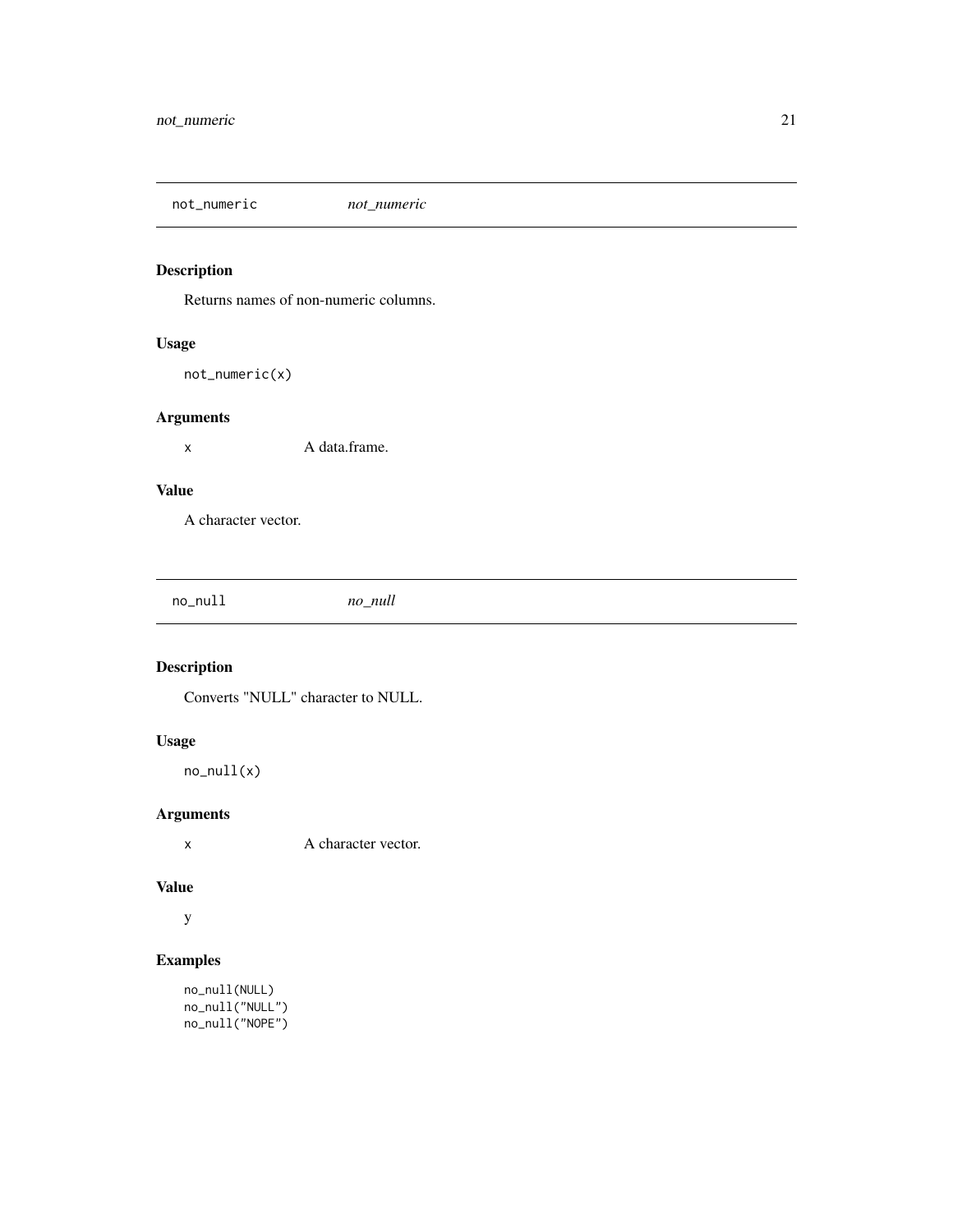<span id="page-21-0"></span>perf *perf*

#### Description

Precision recall calculation

#### Usage

perf(fitted, actual, x\_measure, y\_measure)

#### Arguments

| fitted    | Vector with values between 0 and 1 |
|-----------|------------------------------------|
| actual    | Vector with two levels             |
| x_measure | metric for ROCR::performance       |
| y_measure | metric for ROCR::performance       |

#### Examples

```
ezplot:::perf(runif(1), sample(c(TRUE, FALSE), 1, replace = TRUE), "rpp", "lift")
ezplot:::perf(runif(10), sample(c(TRUE, FALSE), 10, replace = TRUE), "rpp", "lift")
ezplot:::perf(runif(5), sample(c(TRUE, FALSE), 5, replace = TRUE), "rec", "prec")
ezplot:::perf(runif(5), sample(c(TRUE, FALSE), 5, replace = TRUE), "fpr", "tpr")
ezplot:::perf(runif(5), sample(c(TRUE, FALSE), 5, replace = TRUE), "cutoff", "tpr")
```
performance\_plot *performance\_plot*

### Description

plots binary classification performance metrics

#### Usage

```
performance_plot(
  data,
  fitted,
  actual,
  group = NULL,facet_x = NULL,factor_y = NULL,x = "fpr",y = "tpr",auc = c("title", "group"),
```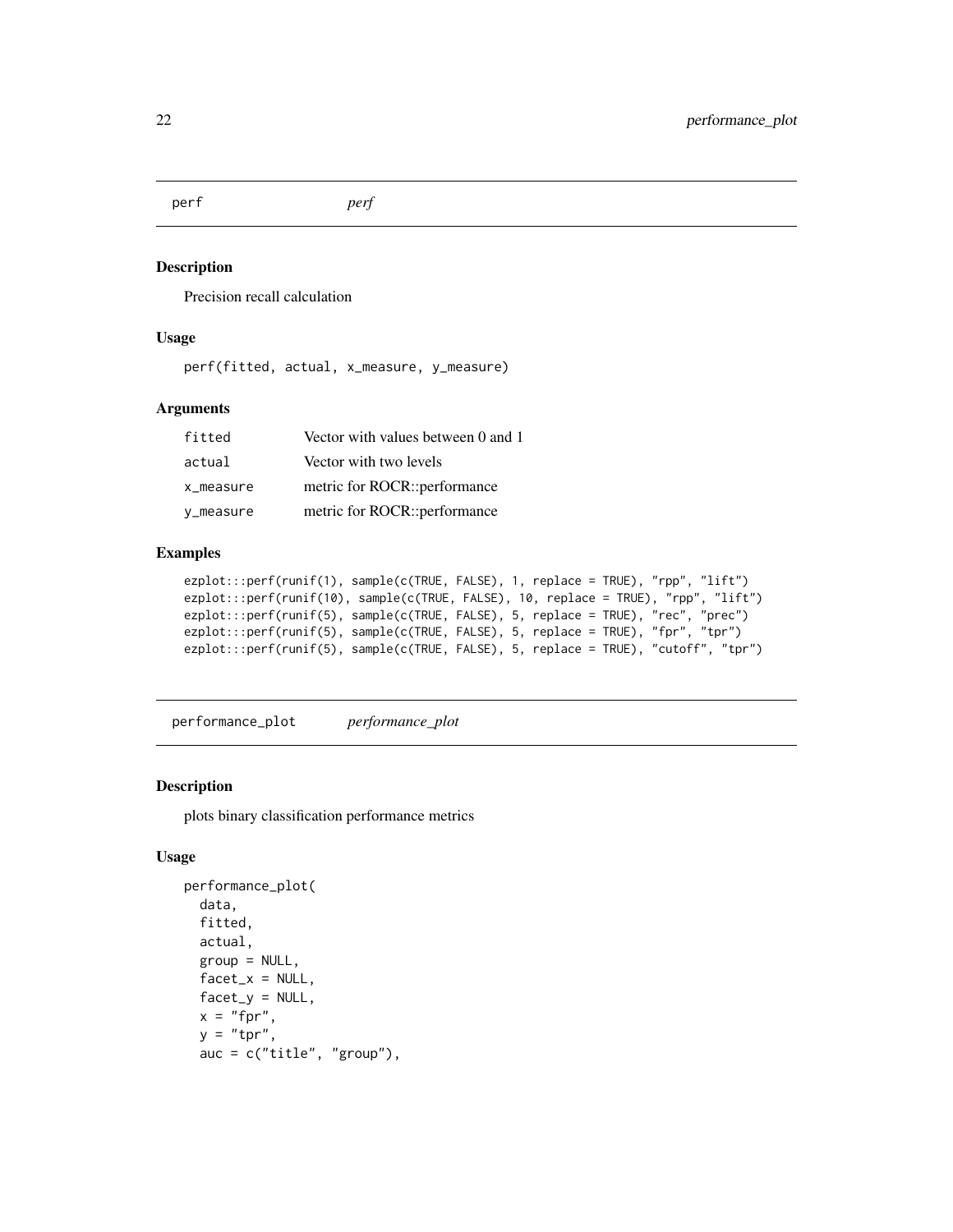#### <span id="page-22-0"></span>perf\_df 23

```
size_line = 1,
  size = 11,
  env = parent.frame()
\mathcal{L}
```
# Arguments

| data      | A data.frame.                                                                                        |
|-----------|------------------------------------------------------------------------------------------------------|
| fitted    | A character value. Evaluates to a numeric column.                                                    |
| actual    | A character value. Evaluates to a logical or binary column.                                          |
| group     | A character value. Evaluates to a column.                                                            |
| facet_x   | A character value. Evaluates to a column.                                                            |
| facet_y   | A character. Evaluates to a column.                                                                  |
| X         | ROCR::performance() measure                                                                          |
| У         | ROCR::performance() measure                                                                          |
| auc       | character vector indicating which AUC values should be displayed. Options are<br>'title' and 'group' |
| size_line | width of line for geom_line(). Default is 1.                                                         |
| size      | theme size for use_theme(). Default is 14.                                                           |
| env       | environment for evaluating expressions.                                                              |

#### Examples

```
performance_plot(mtcars, "-disp", "am")
performance_plot(mtcars, "-disp", "am", "cyl")
performance_plot(mtcars, "-disp", "am", "cyl", x = "rec", y = "prec")
performance_plot(mtcars, "-disp", "am", x = "rpp", y = "gain")
performance_plot(mtcars, "-disp", "am", x = "rpp", y = "lift")
performance_plot(mtcars, "-disp", "am", x = "cutoff", y = "tpr")
```

| perf_df | $perf_f$ |
|---------|----------|
|         |          |

# Description

shows classification performance statistics as a table

#### Usage

perf\_df(fitted, actual, quantiles = NULL)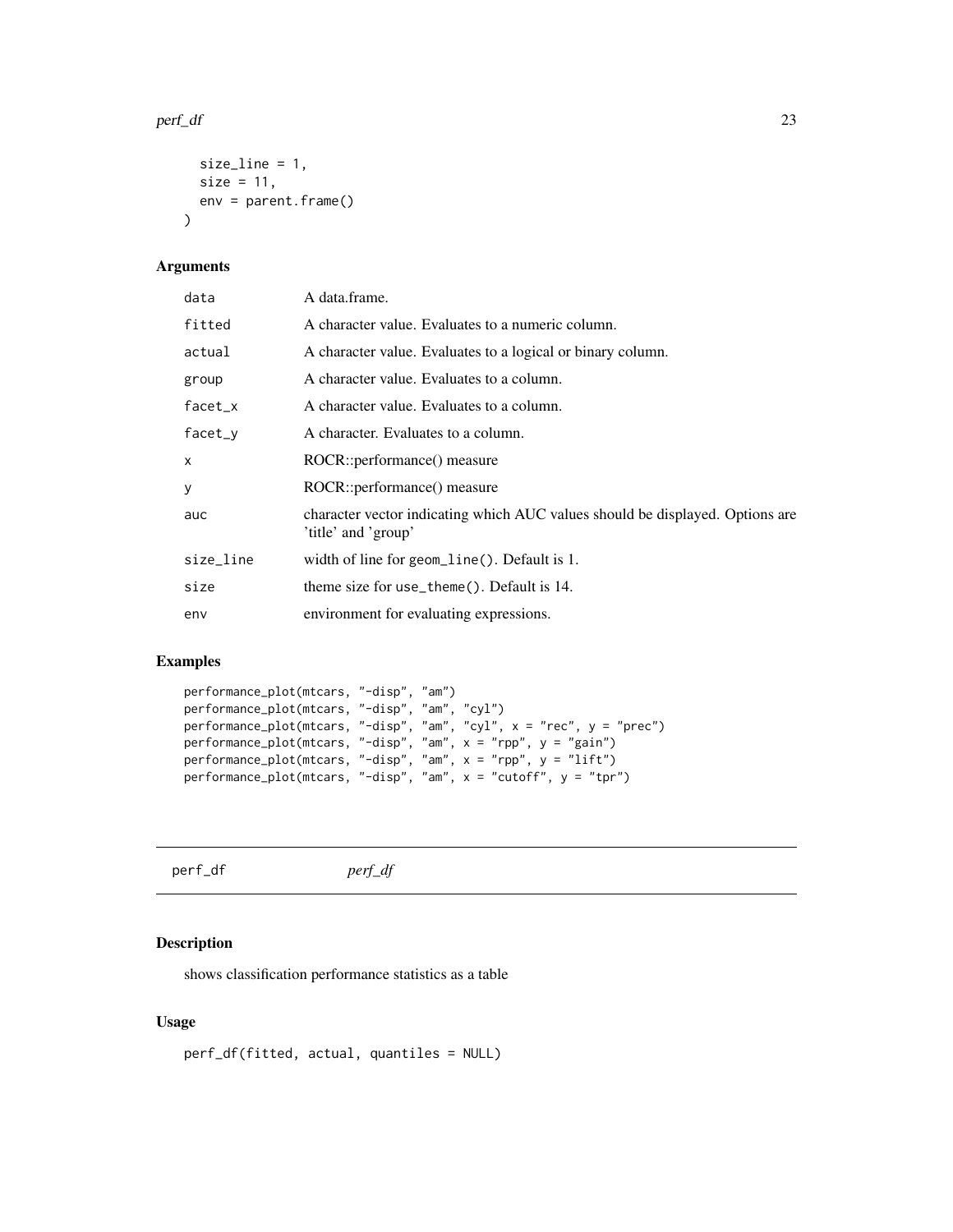#### <span id="page-23-0"></span>Arguments

| fitted    | A character value. Evaluates to a numeric column.                                                                      |
|-----------|------------------------------------------------------------------------------------------------------------------------|
| actual    | A character value. Evaluates to a logical or binary column.                                                            |
| quantiles | Number of quantiles to show. If NULL, uses distinct values of fitted for the<br>cutoffs rather than showing quantiles. |

# Examples

```
perf_df(mtcars$mpg, mtcars$am)
perf_df(mtcars$mpg, mtcars$am, quantiles = 4)
perf_df(mtcars$mpg, mtcars$am, quantiles = 10)
perf_df(mtcars$wt, mtcars$am==0)
```
pie\_plot *pie\_plot*

### Description

Creates pie charts.

#### Usage

```
pie_plot(
  data,
 x,
 y = "1",factor_x = NULL,factor_y = NULL,labels_y = function(x) ez_labels(x * 100, append = "%", round = round, signif =
    signif),
  size = 11,label_cutoff = 0.04,round = Inf,
  signif = 3,
  palette = ez_col,
  reorder = c("x", "facet_x", "facet_y"),
  label_x = 0.8,
  legend_ncol = NULL
\mathcal{L}
```

| data    | A data frame.                                   |
|---------|-------------------------------------------------|
| x       | A named character value. Evaluates to a column. |
| v       | A named character value. Evaluates to a column. |
| facet x | A character value. Evaluates to a column.       |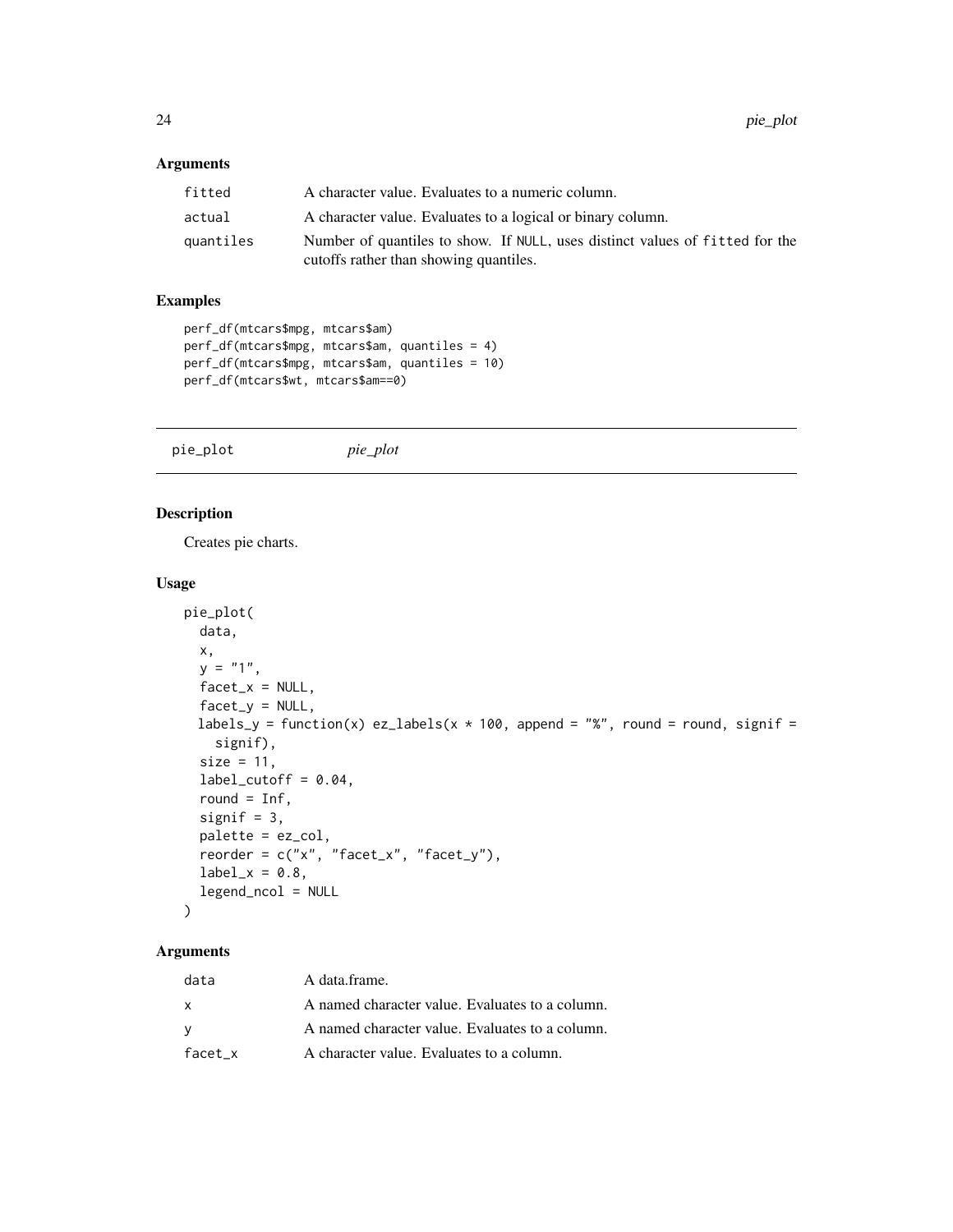#### <span id="page-24-0"></span>prec\_rec 25

| facet_y      | A character. Evaluates to a column.                                                                       |
|--------------|-----------------------------------------------------------------------------------------------------------|
| labels_y     | label formatting function                                                                                 |
| size         | theme size for use_theme(). Default is 14.                                                                |
| label_cutoff | Cutoff size (proportion of y data range) for excluding labels                                             |
| round        | Option for rounding label.                                                                                |
| signif       | Option for retaining significant figures in label.                                                        |
| palette      | Colour function.                                                                                          |
| reorder      | A character vector specifying the group variables to reorder. Default is $c("group", "facet_x", "facet_y$ |
| $label_x$    | Position of label from centre of pie. 0 is the centre of the pie and 1 is the outer<br>edge.              |
| legend_ncol  | Number of columns in legend.                                                                              |

#### Value

ggplot object

# Examples

```
library(tsibble)
library(tsibbledata)
pie_plot(ansett, "Class", "Passengers")
pie_plot(ansett, "Class", "Passengers", reorder = NULL, label_x = 0.5)
pie_plot(ansett, "Class", "Passengers", "Airports", reorder = NULL, label_x = 0.5)
```
prec\_rec *prec\_rec*

### Description

Precision recall calculation

#### Usage

prec\_rec(fitted, actual)

# Arguments

| fitted | Vector with values between 0 and 1 |
|--------|------------------------------------|
| actual | Vector with two levels             |

```
ezplot:::prec_rec(runif(1), sample(c(TRUE, FALSE), 1, replace = TRUE))
ezplot:::prec_rec(runif(5), sample(c(TRUE, FALSE), 5, replace = TRUE))
```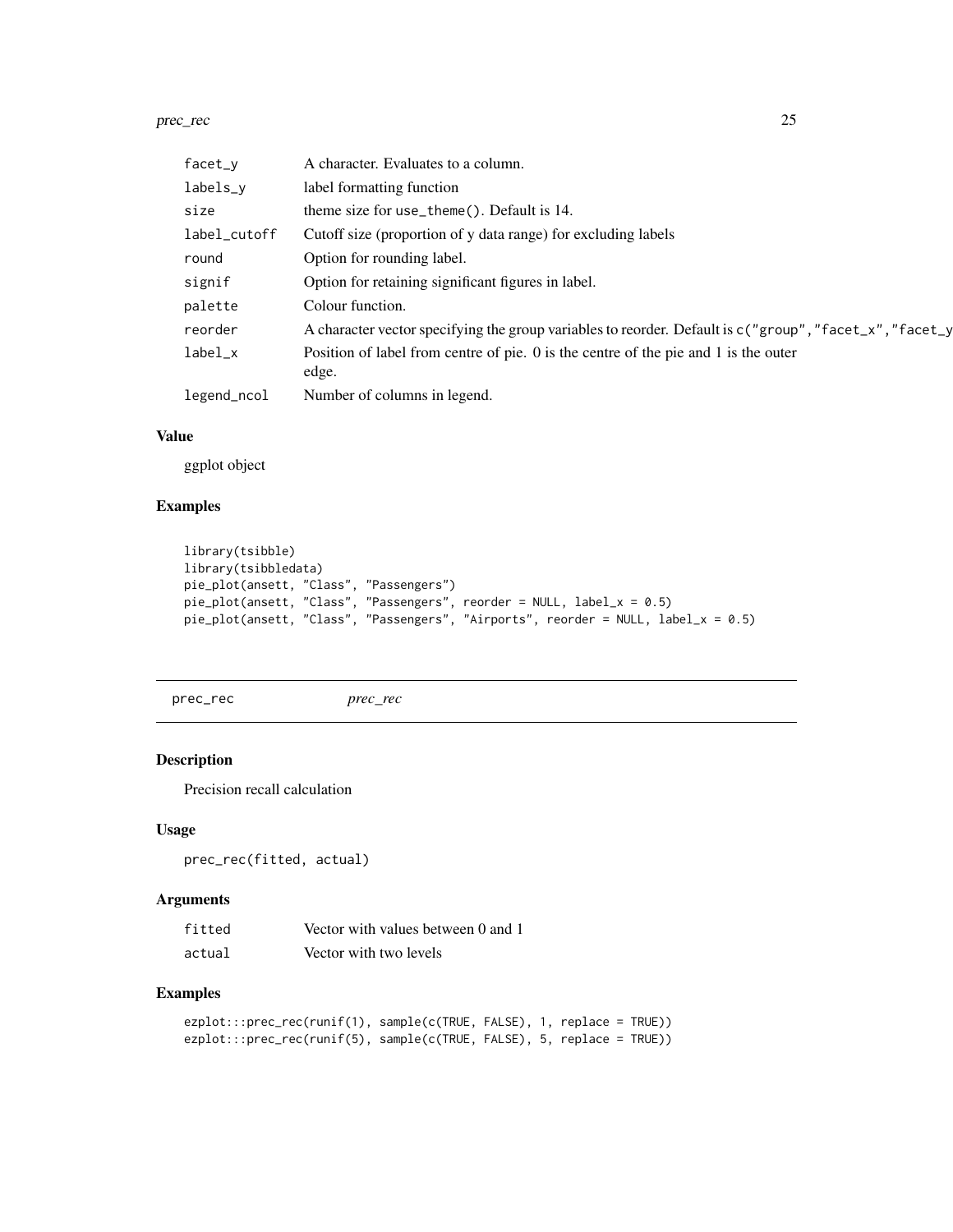<span id="page-25-0"></span>pr\_plot *pr\_plot*

### Description

precision-recall plot

# Usage

```
pr_plot(
 data,
  fitted,
  actual,
 group = NULL,
 facet_x = NULL,factor_y = NULL,palette = ez_col,
 size_line = 1,
 size = 11,labs = "short",env = parent.frame()
)
```
# Arguments

| data      | A data frame.                                    |
|-----------|--------------------------------------------------|
| fitted    | Vector of fitted values                          |
| actual    | Vector of actual values                          |
| group     | A character value. Evaluates to a column.        |
| $facet_x$ | A character value. Evaluates to a column.        |
| facet_y   | A character. Evaluates to a column.              |
| palette   | Colour function.                                 |
| size line | width of line for geom_line( $)$ . Default is 1. |
| size      | theme size for use_theme(). Default is $14$ .    |
| labs      | 'short' or 'long'                                |
| env       | environment for evaluating expressions.          |

```
library(ggplot2)
n = 1000
df = data.frame(actual = sample(c(FALSE, TRUE), n, replace = TRUE),
               runif = runif(n))df[["fitted"]] = runif(n) ^ ifelse(df[["actual"]] == 1, 0.5, 2)
```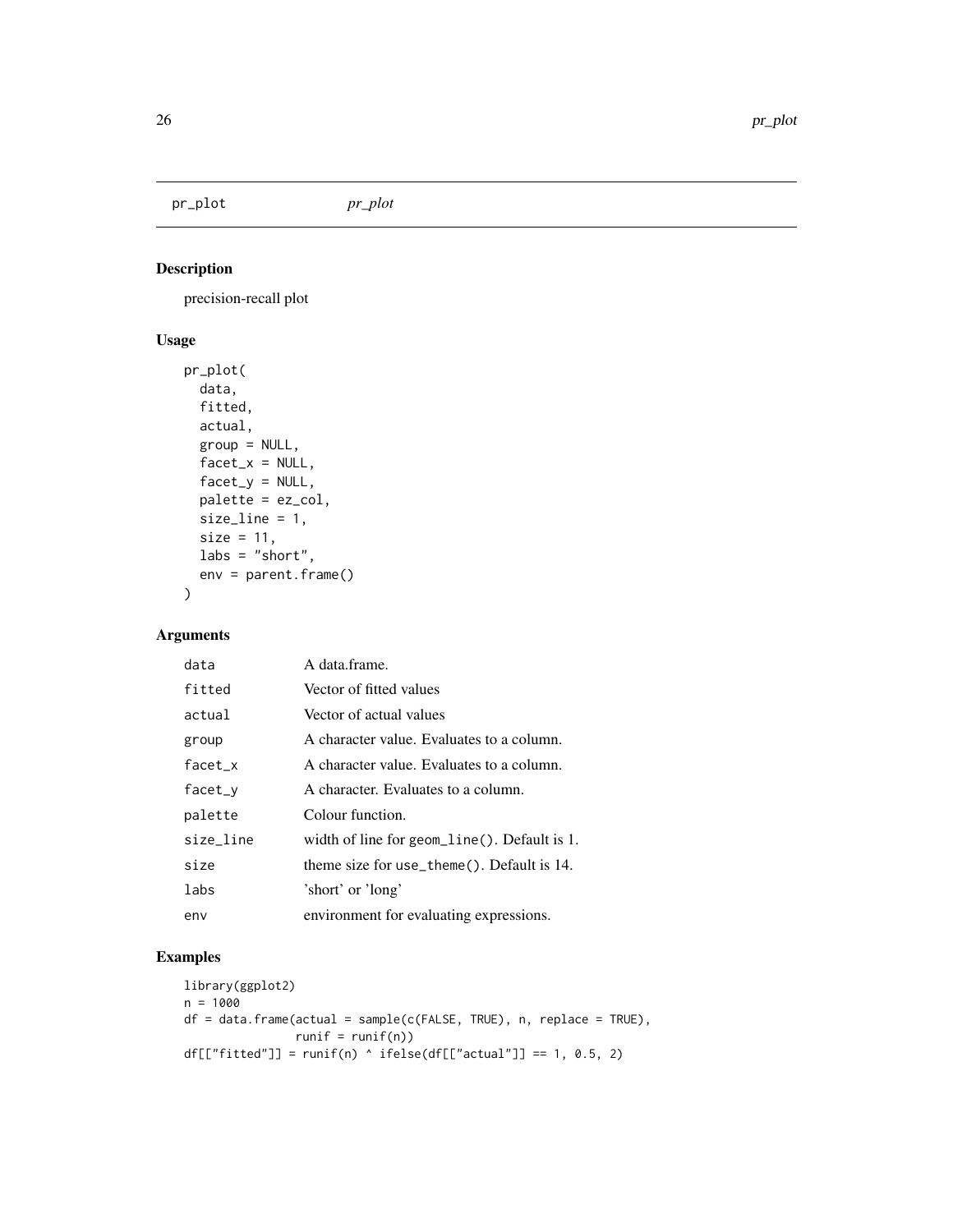```
density_plot(df, "fitted", "actual")
pr_plot(df, "fitted", "actual")
pr_plot(df, "runif", "actual", size_line = 0.5)
library(dplyr, warn.conflicts = FALSE)
pr_plot(df, "fitted", "actual", "sample(c(1, 2), n(), TRUE)")
pr_plot(df, "fitted", "actual",
        "sample(c(1, 2), n(), TRUE)",
        "sample(c(3, 4), n(), TRUE)")
pr_plot(df, "fitted", "actual",
        "sample(c(1, 2), n(), TRUE)",
        "sample(c(3, 4), n(), TRUE)","sample(c(5, 6), n(), TRUE)")
```
quick\_facet *Quick facet*

#### Description

Applies faceting to ggplot objects when g[["data"]] has a facet\_x or facet\_y column.

#### Usage

```
quick_facet(g, ncol = NULL, ...)
```
### Arguments

| g       | A ggplot object.                               |
|---------|------------------------------------------------|
| ncol    | Number of facet columns.                       |
| $\cdot$ | Arguments to pass to facet_grid or facet_wrap. |

reorder\_levels *Order levels of factor columns using fct\_reorder*

#### Description

Order levels of factor columns using fct\_reorder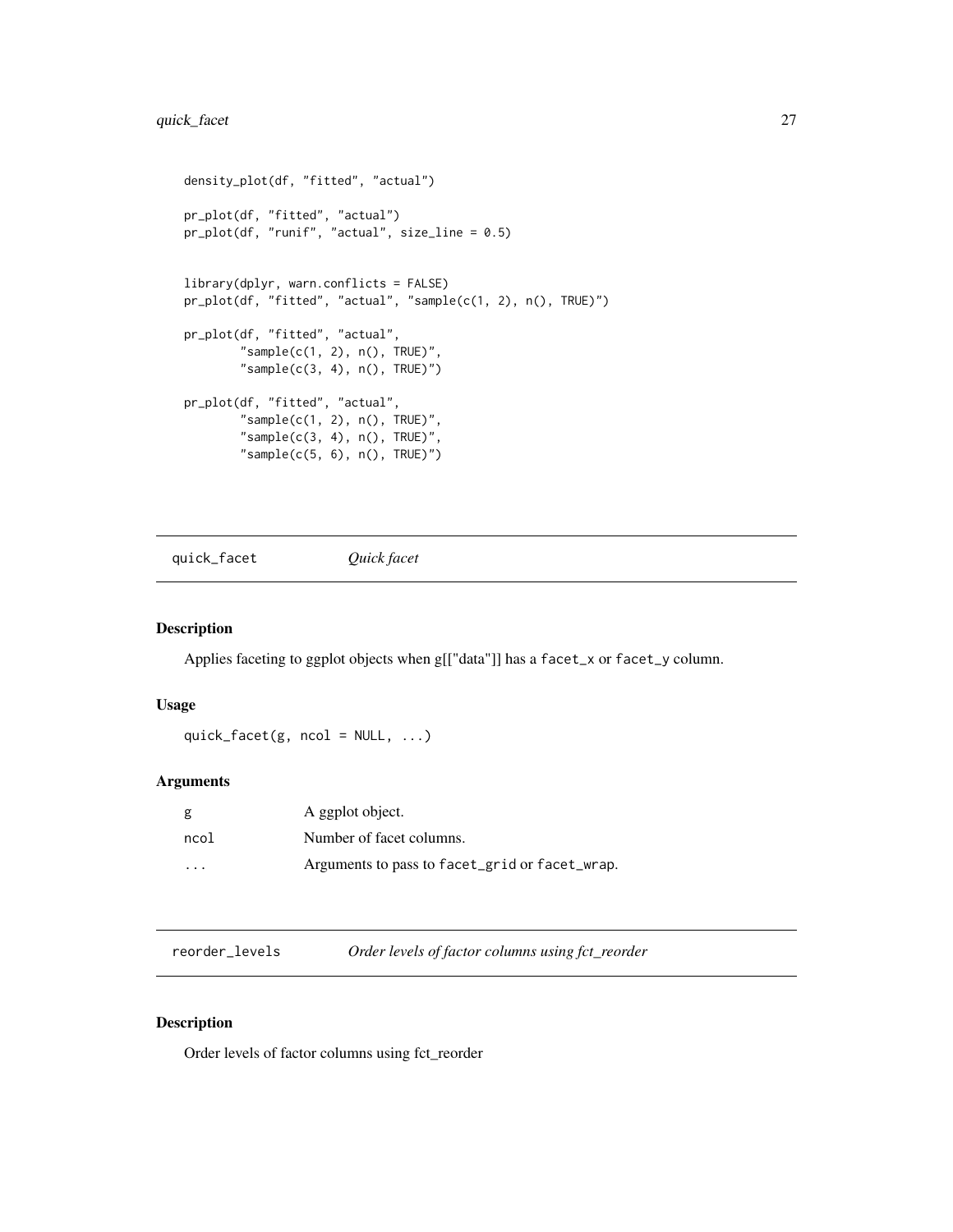# Usage

```
reorder_levels(
  data,
  cols = c("group", "facet_x", "facet_y"),
 y = "y",.desc = rep(TRUE, length(cols))
\mathcal{L}
```
# Arguments

| data  | A data.frame.                                                                           |
|-------|-----------------------------------------------------------------------------------------|
| cols  | Names of columns to reorder.                                                            |
| v     | Numeric column for order priority.                                                      |
| .desc | A logical vector of length 1 or ncol(data). Default is TRUE for all columns in<br>cols. |

#### Value

A data.frame.

### Examples

```
str(ezplot:::reorder_levels(mtcars, "cyl", "1"))
str(ezplot:::reorder_levels(mtcars, "cyl", "1", FALSE))
str(ezplot:::reorder_levels(mtcars, "cyl", "mpg"))
```
roc *roc*

# Description

Calculates ROC and AUC

#### Usage

roc(fitted, actual)

#### Arguments

| fitted | Vector with values between 0 and 1 |
|--------|------------------------------------|
| actual | Vector with two levels             |

```
ezplot:::roc(runif(1), sample(c(TRUE, FALSE), 1, replace = TRUE))
ezplot:::roc(runif(3), sample(c(TRUE, FALSE), 3, replace = TRUE))
```
<span id="page-27-0"></span>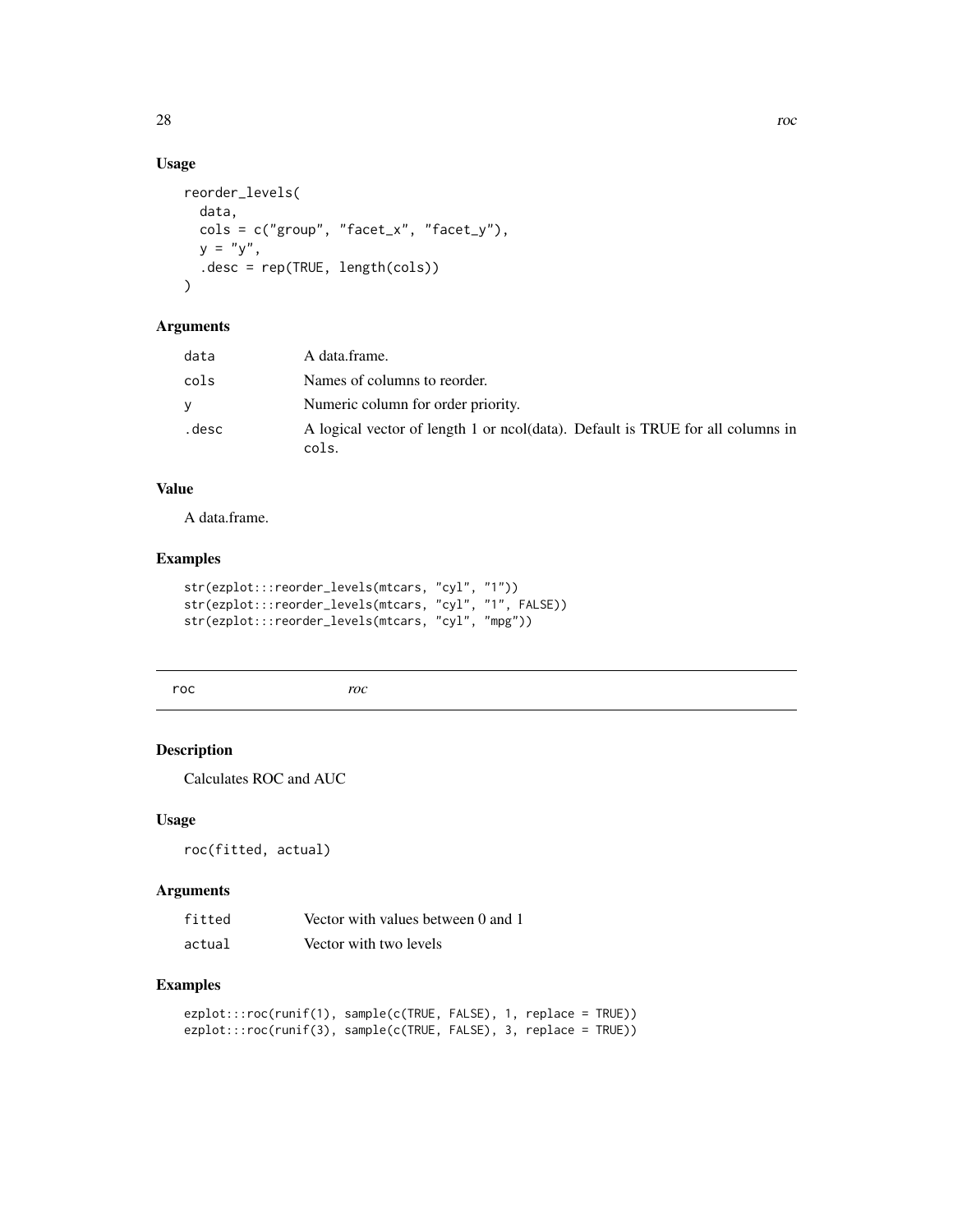<span id="page-28-0"></span>roc\_plot *roc\_plot*

# Description

roc\_plot

# Usage

```
roc_plot(
  data,
 fitted,
 actual,
  group = NULL,
  factor_x = NULL,factor_y = NULL,palette = ez_col,
 size_line = 1,
 size = 11,env = parent.frame()
\mathcal{L}
```
### Arguments

| data      | A data frame.                                |
|-----------|----------------------------------------------|
| fitted    | Vector of fitted values                      |
| actual    | Vector of actual values                      |
| group     | A character value. Evaluates to a column.    |
| $facet_x$ | A character value. Evaluates to a column.    |
| $facet_v$ | A character. Evaluates to a column.          |
| palette   | Colour function.                             |
| size_line | width of line for geom_line(). Default is 1. |
| size      | theme size for use_theme(). Default is 14.   |
| env       | environment for evaluating expressions.      |

```
library(ggplot2)
n = 1000
df = data frame(actual = sample(c(FALSE, TRUE), n, replace = TRUE),runif = runif(n))
df[["fitted"] = runif(n) ' ifelse(df[["actual"] == 1, 0.5, 2)ggplot(df) +geom_density(aes(fitted, fill = actual), alpha = 0.5)
```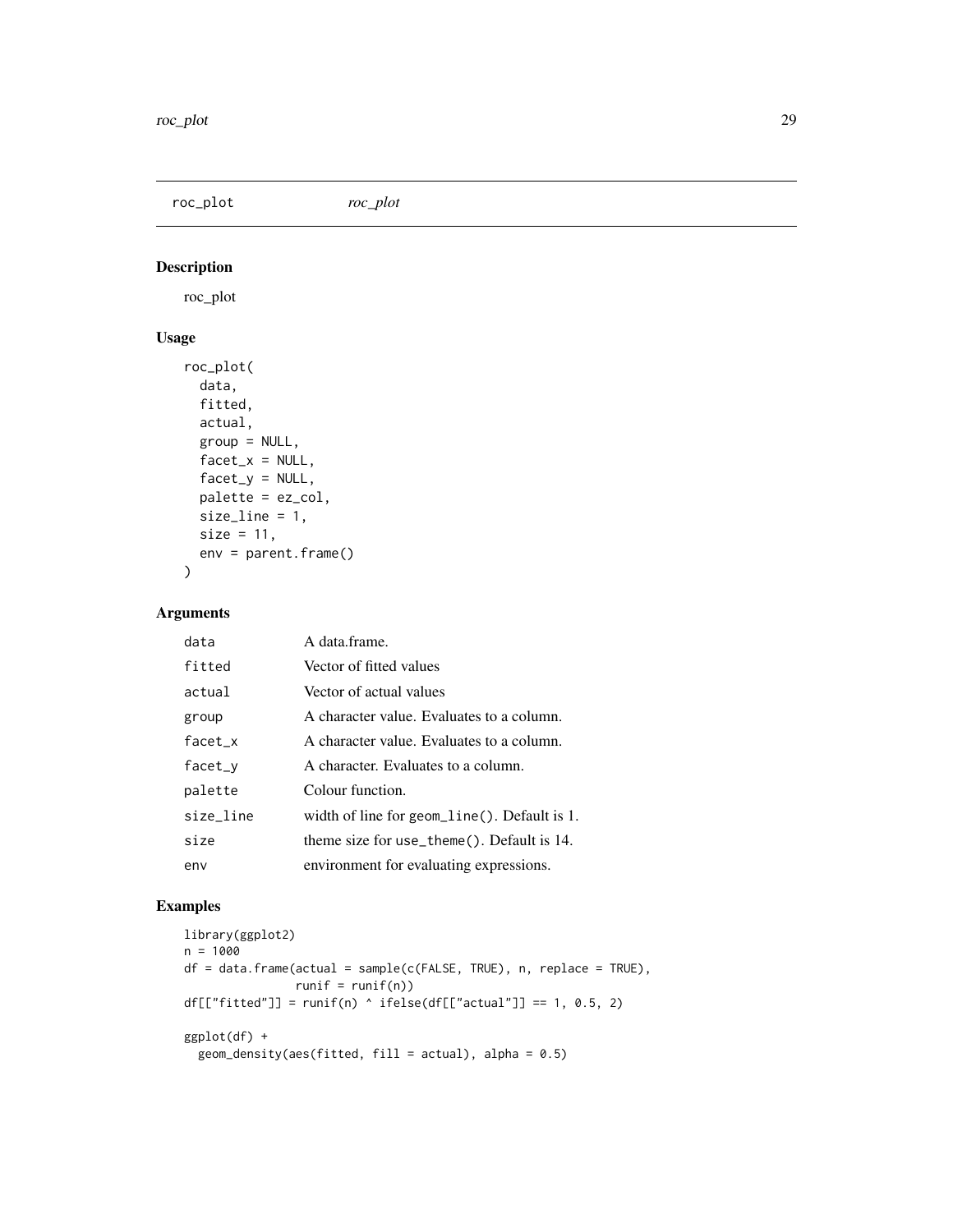```
roc_plot(df, "actual", "actual")
roc_plot(df, "fitted", "actual")
roc_plot(df, "runif", "actual", size_line = 0.5)
library(dplyr, warn.conflicts = FALSE)
roc_plot(df, "fitted", "actual", "sample(c(1, 2), n(), TRUE)")
roc_plot(df, "fitted", "actual",
         "sample(c(1, 2), n(), TRUE)",
         "sample(c(3, 4), n(), TRUE)")roc_plot(df, "fitted", "actual",
         "sample(c(1, 2), n(), TRUE)",
         "sample(c(3, 4), n(), TRUE)",
         "sample(c(5, 6), n(), TRUE)"
```
save\_png *save\_png*

# Description

Saves ggplot or ezplot objects to png.

#### Usage

save\_png(g, file, width, height, res, ..., vp = NULL)

| g      | A ggplot or ezplot object.                      |
|--------|-------------------------------------------------|
| file   | A png file path.                                |
| width  | Width of output image.                          |
| height | Height or output image.                         |
| res    | Resolution of output image.                     |
|        | Further arguments to pass to $\mathsf{png}()$ . |
| vp     | A viewport object created with grid::viewport.  |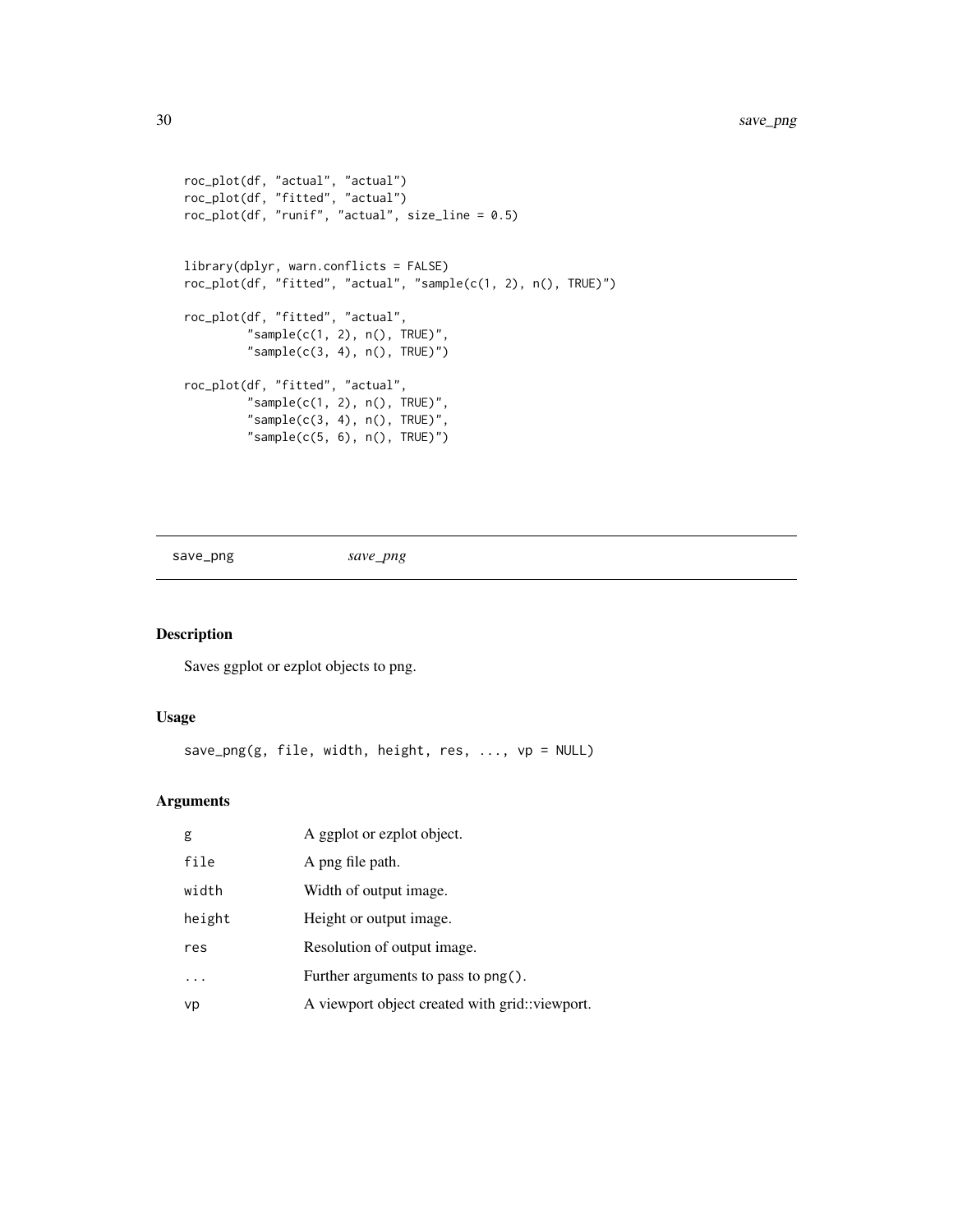<span id="page-30-0"></span>scatter\_plot *scatter plot*

# Description

create a scatter plot

### Usage

```
scatter_plot(
 data,
 x,
 y,
 group = NULL,
 palette = ez_col,
 size = 11,
 point_size = 2.5,
 env = parent.frame()
)
```
# Arguments

| data         | A data frame.                                   |
|--------------|-------------------------------------------------|
| X            | A named character value. Evaluates to a column. |
| $\mathsf{V}$ | A named character value. Evaluates to a column. |
| group        | A character value. Evaluates to a column.       |
| palette      | Colour function.                                |
| size         | theme size for use_theme $()$ . Default is 14.  |
| point_size   | Numeric. Default is 2.                          |
| env          | environment for evaluating expressions.         |

```
scatter_plot(mtcars, "wt", "hp")
scatter_plot(mtcars, "wt", "hp", "factor(cyl)")
scatter_plot(mtcars, "factor(cyl)", "hp")
```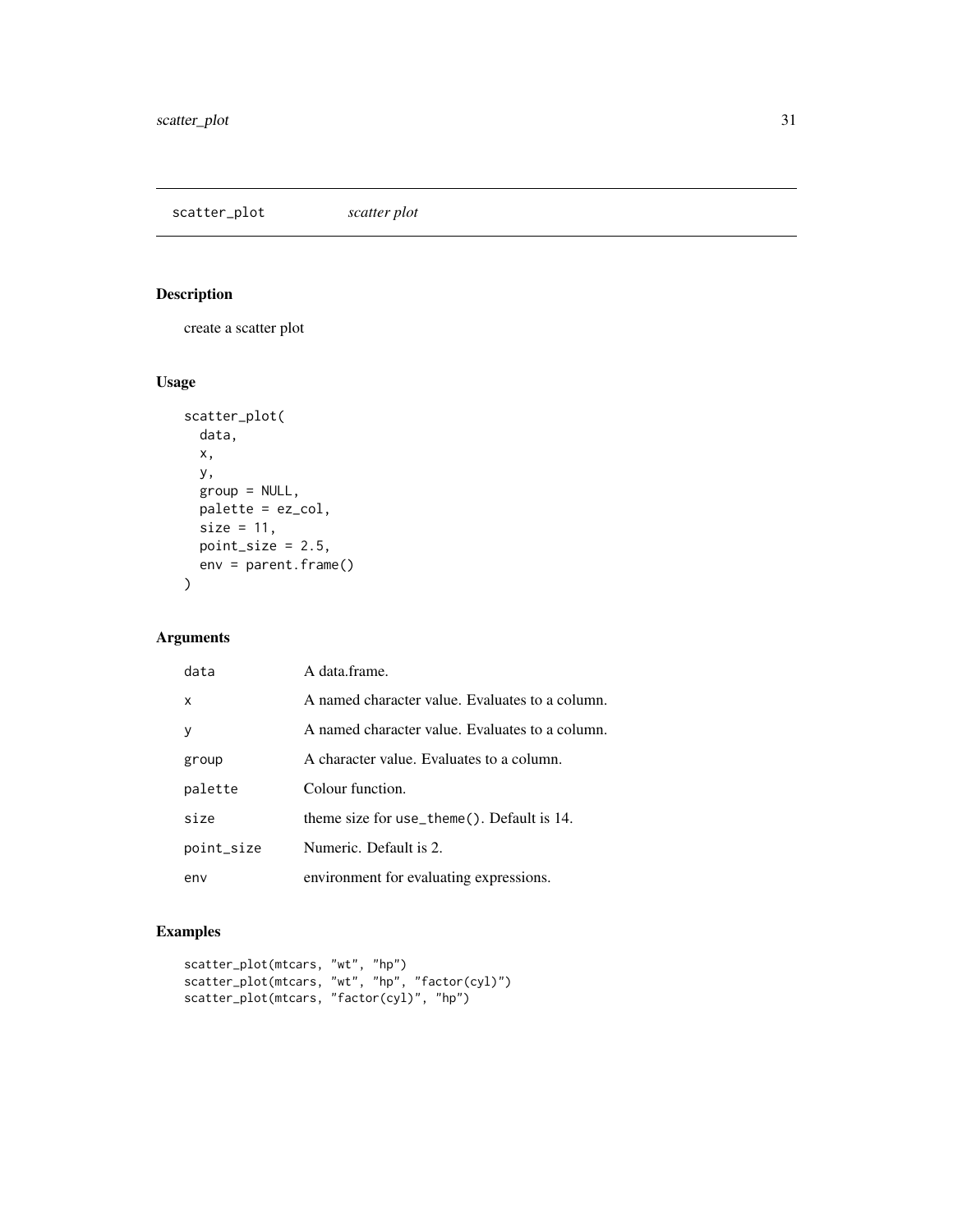<span id="page-31-0"></span>

### Description

secondary\_plot creates a plot with a secondary y-axis

# Usage

```
secondary_plot(
 data,
 x,
 y1 = "1",y2 = "1",factor_x = NULL,factor_y = NULL,palette = ez_col,
 size_line = 1,
 labels_y1 = ez_labels,
 labels_y2 = ez_labels,
 ylim1 = NULL,ylim2 = NULL,reorder = c("facet_x", "facet_y"),size = 11
)
```

| data      | A data.frame.                                                                                           |
|-----------|---------------------------------------------------------------------------------------------------------|
| $\times$  | A named character value. Evaluates to a column.                                                         |
| y1        | Variable to plot on the left-hand axis                                                                  |
| y2        | Variable to plot on the right-hand axis                                                                 |
| $facet_x$ | A character value. Evaluates to a column.                                                               |
| facet_y   | A character. Evaluates to a column.                                                                     |
| palette   | Colour function.                                                                                        |
| size_line | line size                                                                                               |
| labels_y1 | label formatting function                                                                               |
| labels_y2 | label formatting function                                                                               |
| ylim1     | (optional) left axis limits                                                                             |
| ylim2     | (optional) right axis limits                                                                            |
| reorder   | A character vector specifying the group variables to reorder. Default is c("group", "facet_x", "facet_y |
| size      | theme size for use_theme(). Default is 14.                                                              |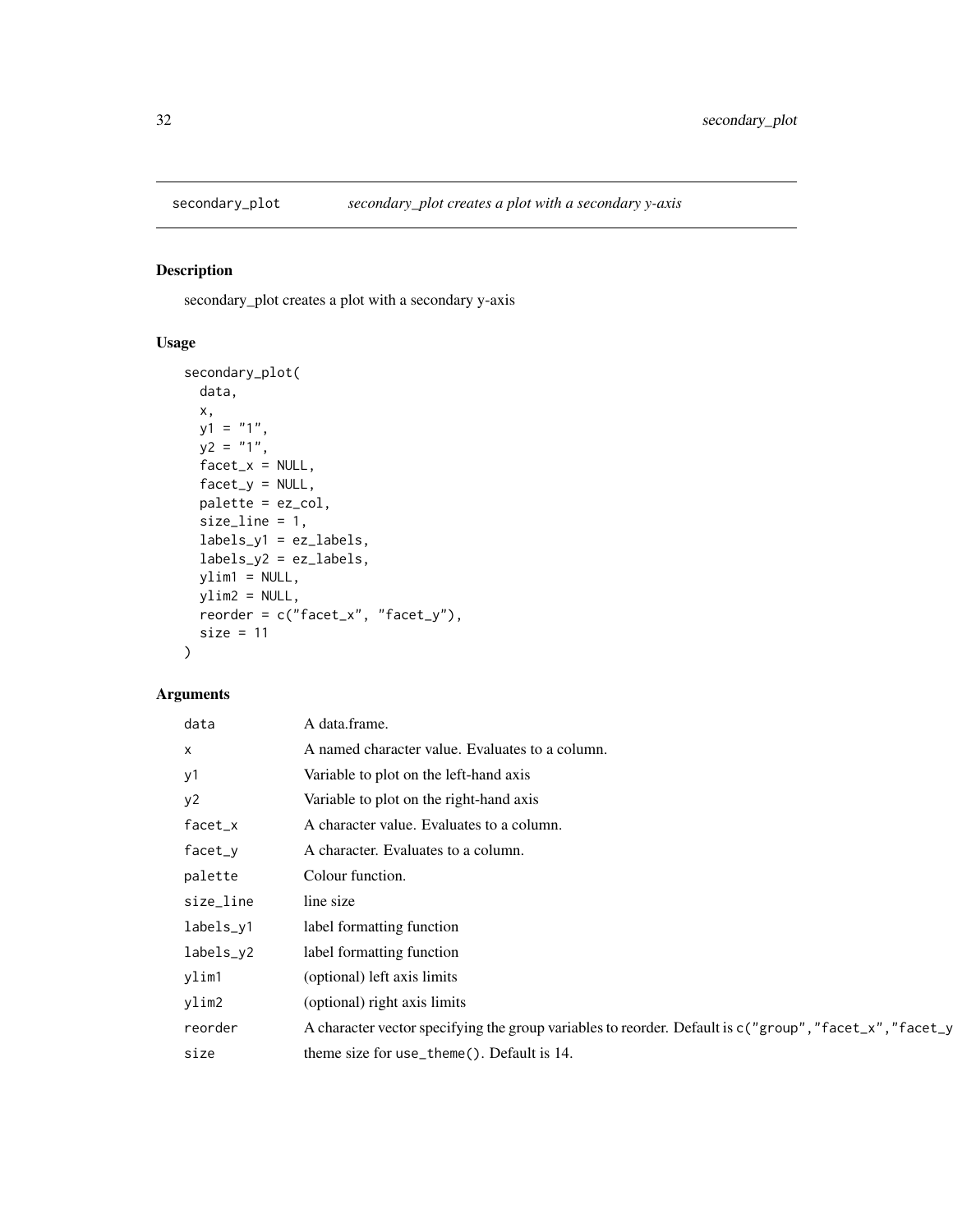<span id="page-32-0"></span>side\_plot 33

# Value

A ggplot object.

#### Examples

```
library(tsibble)
library(tsibbledata)
secondary_plot(pelt, "Year", "Hare", "Lynx")
secondary_plot(pelt, "Year", c("Hare Population" = "Hare"), c("Lynx Population" = "Lynx"))
secondary_plot(aus_production, "Quarter",
               c("Quarterly Beer Production (megalitres)" = "Beer"),
               c("Quarterly Cement Production (tonnes)" = "Cement"),
               "lubridate::quarter(Quarter)",
               ylim1 = c(0, 600), ylim2 = c(0, 3000),size = 10
```
side\_plot *side\_plot*

#### Description

side\_plot

#### Usage

```
side_plot(
 data,
  x,
  y = "1",labels_y = ez_labels,
  size = 11,
 palette = ez_col,
  signif = 3,
  reorder = TRUE,
  rescale_y = 1.25\mathcal{L}
```

| data         | A data.frame.                                                                                             |
|--------------|-----------------------------------------------------------------------------------------------------------|
| $\mathsf{x}$ | A named character value. Evaluates to a column.                                                           |
| y            | A named character value. Evaluates to a column.                                                           |
| labels_v     | label formatting function                                                                                 |
| size         | theme size for use_theme(). Default is 14.                                                                |
| palette      | Colour function.                                                                                          |
| signif       | Number of significant digits.                                                                             |
| reorder      | A character vector specifying the group variables to reorder. Default is $c("group", "facet_x", "facet_y$ |
| rescale_v    | Rescaling factor for y-axis limits                                                                        |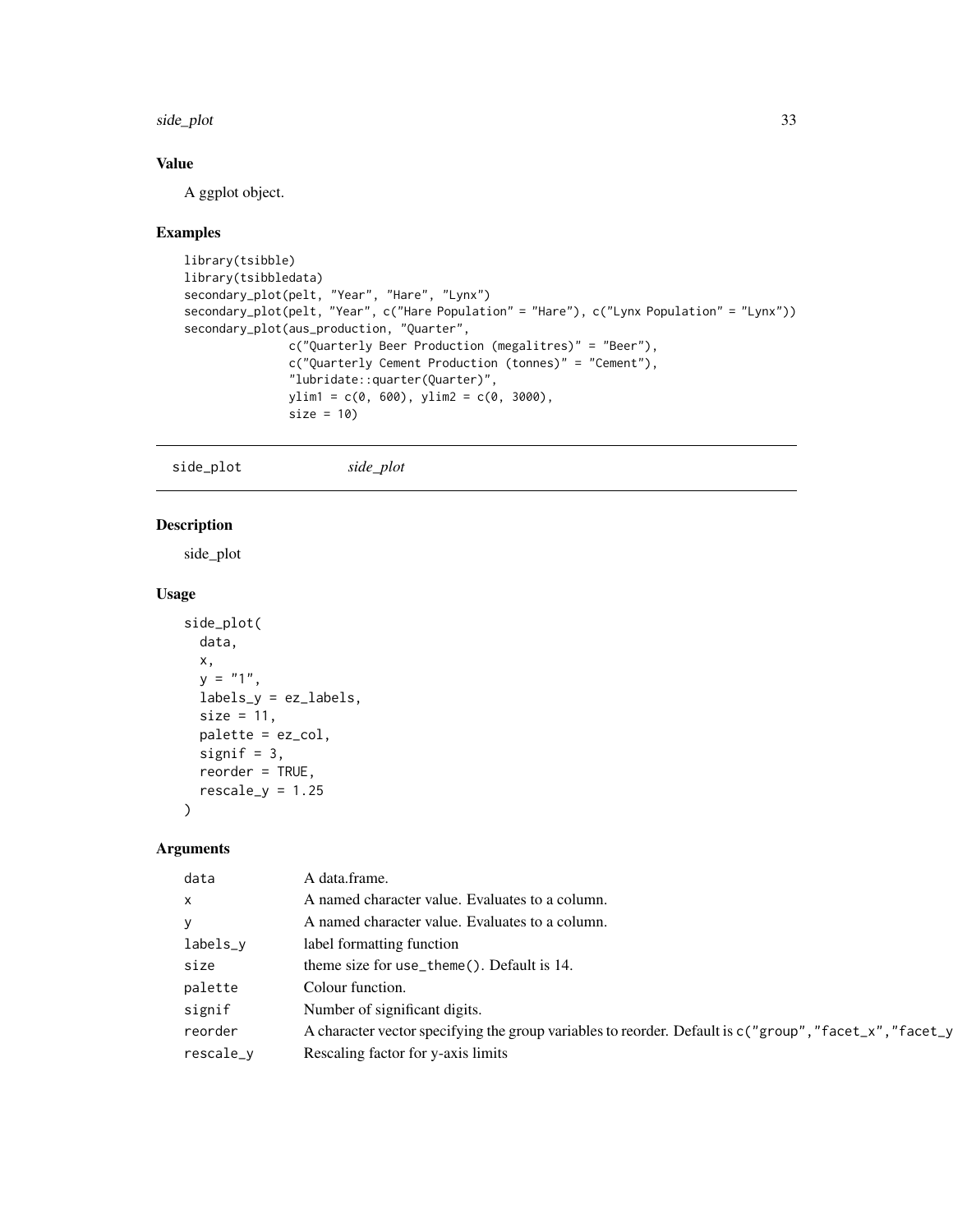# Examples

```
side_plot(mtcars, "gear", "1", rescale_y = 4/3)
side_plot(mtcars, "cyl", c("Cars with <120 HP" = "hp < 120"))
side_plot(mtcars, "cyl", c(count = "ifelse(cyl == 4, 1, -1)", "hp <= 120"))
side_plot(mtcars, "cyl", c("hp <= 120", "~ - wt / cyl"), rescale_y = 1.5)side_plot(mtcars, "cyl", c("1", "-1"))
```
text\_contrast *text\_contrast*

#### Description

text\_contrast

#### Usage

text\_contrast(x)

#### Arguments

x Vector of colours.

#### Value

Vector indicating whether black or white should be used for text overlayed on x.

#### Examples

```
text_contrast("#000000")
text_contrast("black")
```
theme\_ez *Default theme*

### Description

Default theme

#### Usage

theme\_ez(base\_size =  $11$ , base\_family = "")

| base_size   | base font size   |
|-------------|------------------|
| base_family | base fond family |

<span id="page-33-0"></span>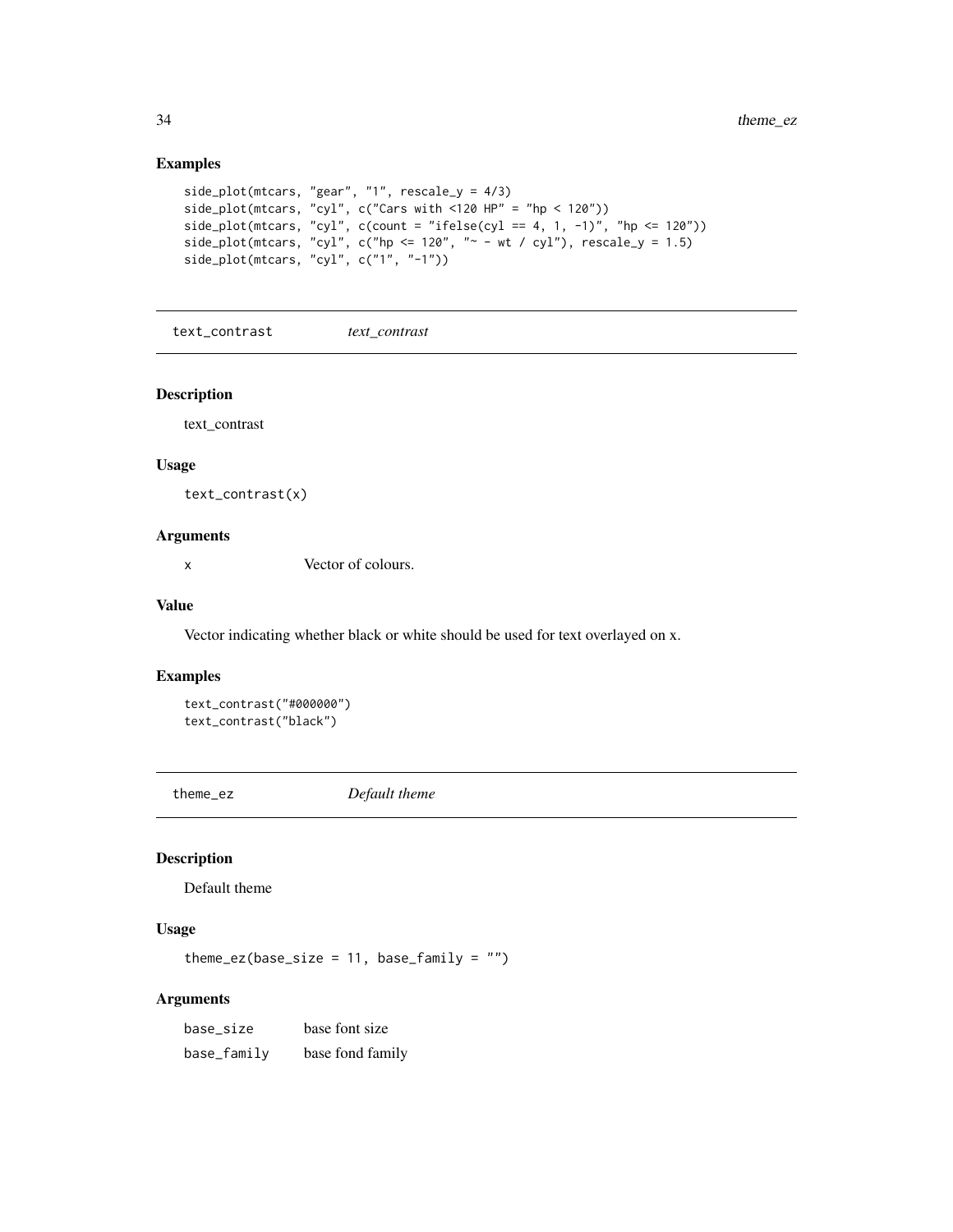#### <span id="page-34-0"></span>tile\_plot 35

# Value

theme

# Examples

```
library(ggplot2)
ggplot(mtcars) + geom_point(aes(cyl, mpg)) + theme_ez()
```
tile\_plot *tile\_plot*

Description

Creates tile plots.

#### Usage

```
tile_plot(
 data,
 x,
 y,
 z = c(Count = "1"),
 factor_x = NULL,factor_y = NULL,size = 11,
 facet_ncol = NULL,
 labels_x = NULL,labels_y = NULL,labels_z = ez_labels,
 zlim = function(x) c(pmin(\emptyset, x[1]), pmax(\emptyset, x[2])),
 palette = ez_jet,
 reorder = c("facet_x", "facet_y")
\mathcal{L}
```

| data         | A data.frame.                                                                              |
|--------------|--------------------------------------------------------------------------------------------|
| $\mathsf{x}$ | A named character value. Evaluates to a column.                                            |
| y            | A named character value. Evaluates to a column.                                            |
| z            | A named character. Evaluates to a column and is mapped to the fill colour of the<br>tiles. |
| $facet_x$    | A character value. Evaluates to a column.                                                  |
| facet_y      | A character. Evaluates to a column.                                                        |
| size         | theme size for use_theme(). Default is 14.                                                 |
| facet_ncol   | Option passed to ncol argument in facet_wrap or facet_grid. Default is NULL.               |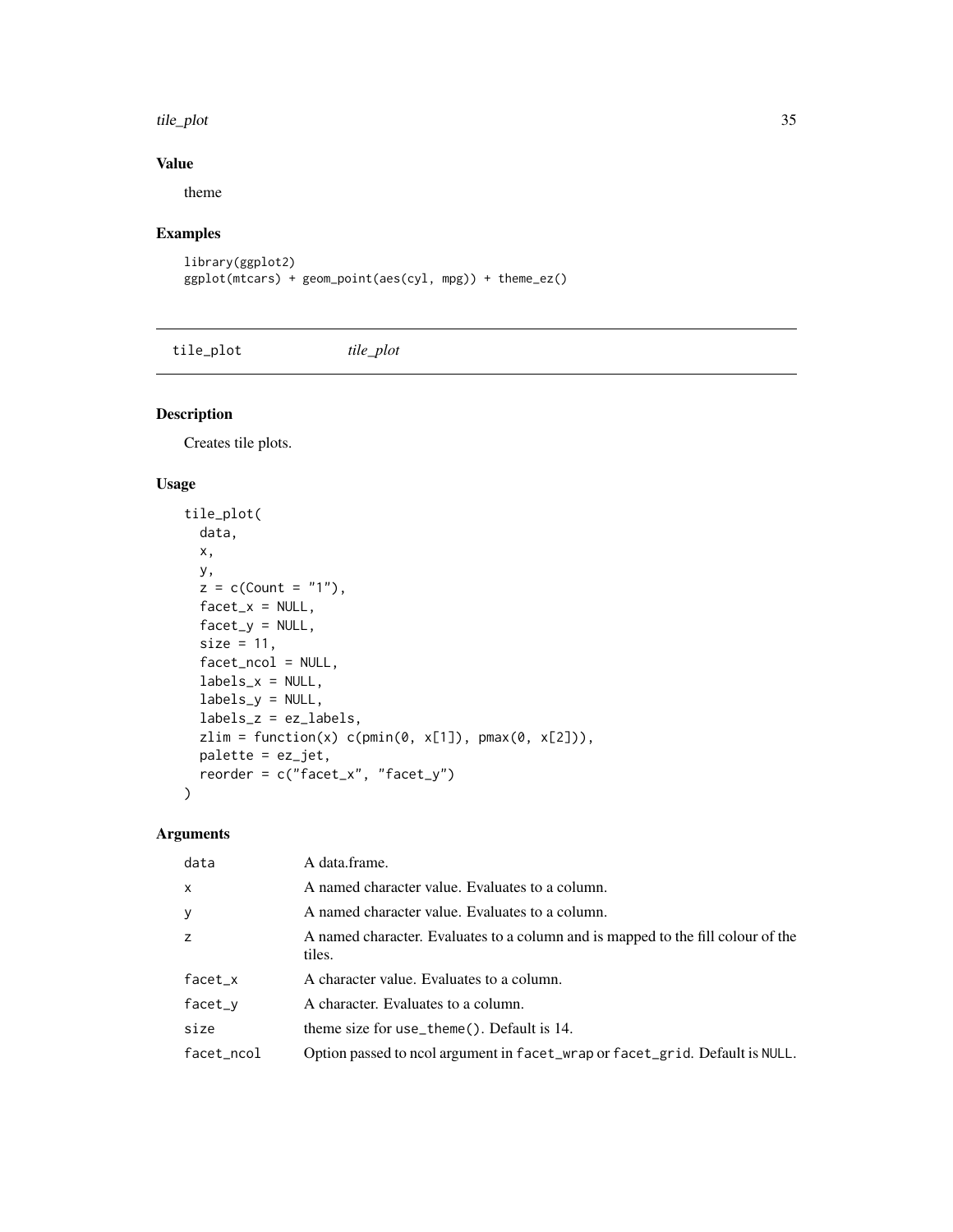<span id="page-35-0"></span>36 unpack\_cols

| labels_x | label formatting function                                                                                 |
|----------|-----------------------------------------------------------------------------------------------------------|
| labels_v | label formatting function                                                                                 |
| labels_z | label formatting function                                                                                 |
| zlim     | argument for scale_fill_grandientn(limits = zlim)                                                         |
| palette  | Colour function.                                                                                          |
| reorder  | A character vector specifying the group variables to reorder. Default is $c("group", "facet_x", "facet_y$ |

# Examples

```
## Not run:
library(tsibbledata)
library(dplyr)
nyc_bikes %>%
  mutate(duration = as.numeric(stop_time - start_time)) %>%
  filter(between(duration, 0, 16)) %>%
  tile_plot(c("Hour of Day" = "lubridate::hour(start_time) + 0.5"),
             c("Ride \; \text{Duration} \; (\text{min})" = "duration - duration \; \text{Sw} \; 2 + 1")
```
## End(Not run)

unpack\_cols *Unpack cols argument to agg\_data*

# Description

Unpack cols argument to agg\_data

#### Usage

unpack\_cols(x)

#### Arguments

x cols

# Value

list

```
ezplot:::unpack_cols("x")
ezplot:::unpack_cols(c(x = "x", y = "x + y", expr = "~ x + y"))
```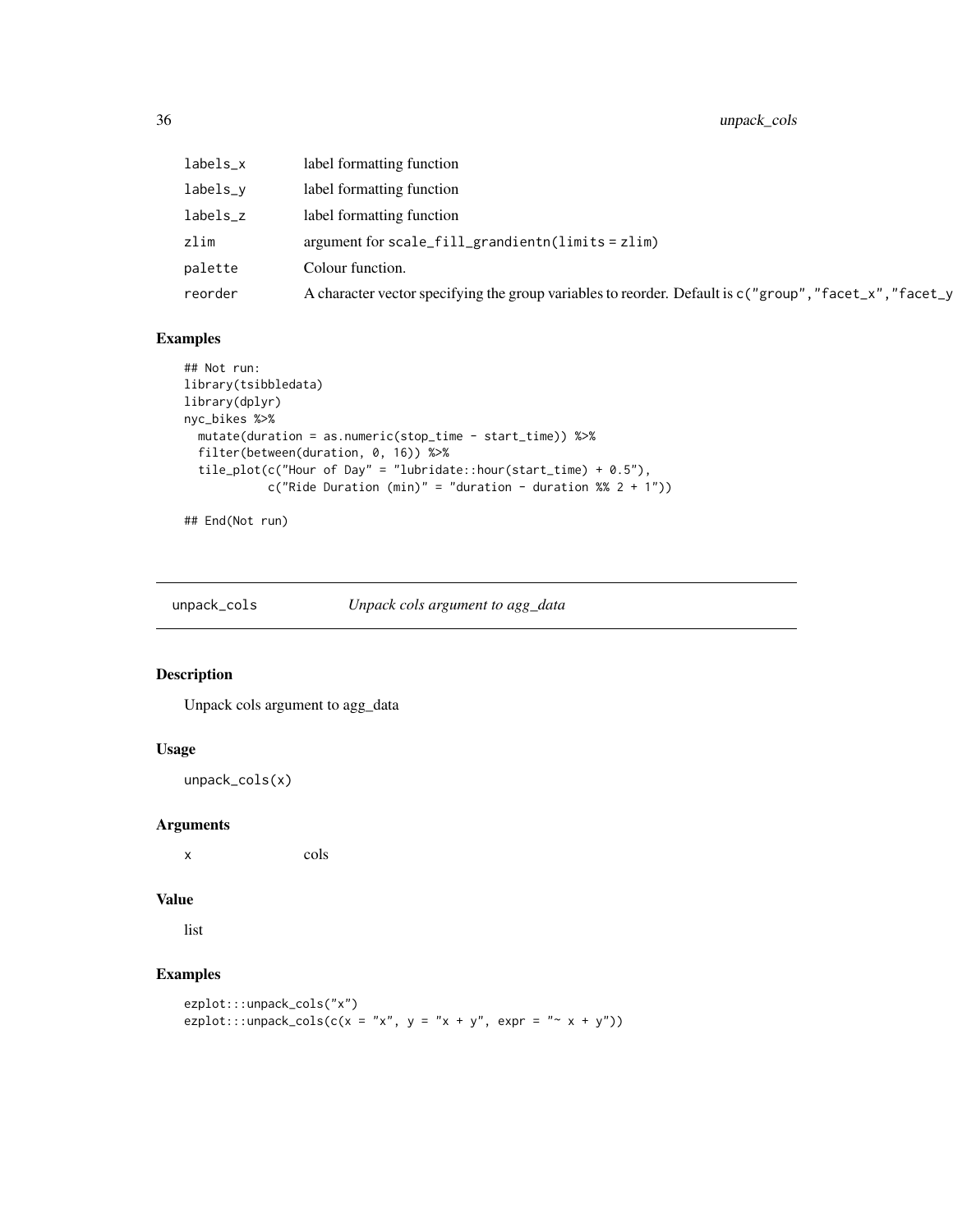<span id="page-36-0"></span>variable\_plot *variable\_plot*

### Description

Plots variables (multiple "y" values) broken out as vertical facets.

# Usage

```
variable_plot(
  data,
 x,
 y,
  group = NULL,
 factor_x = NULL,palette = ez_col,
 size = 14,
 labels_y = ez_labels,
 geom = "line",
  size_line = 1,
 legend_ncol = NULL,
 ylab = NULL,
 yoy = FALSE,
 switch = "y",rescale_y = 1
)
```

| data        | A data.frame.                                                                           |
|-------------|-----------------------------------------------------------------------------------------|
| x           | A named character value. Evaluates to a column.                                         |
| y           | A named character value. Evaluates to a column.                                         |
| group       | A character value. Evaluates to a column.                                               |
| $facet_x$   | A character value. Evaluates to a column.                                               |
| palette     | Colour function.                                                                        |
| size        | theme size for use_theme $()$ . Default is 14.                                          |
| labels_y    | label formatting function                                                               |
| geom        | Either "line", "col" or "bar". Default is "line"                                        |
| size_line   | width of line for geom_line( $\cdot$ ). Default is 1.                                   |
| legend_ncol | Number of columns in legend.                                                            |
| ylab        | y label text                                                                            |
| yoy         | Logical used to indicate whether a YOY grouping should be created. Default is<br>FALSE. |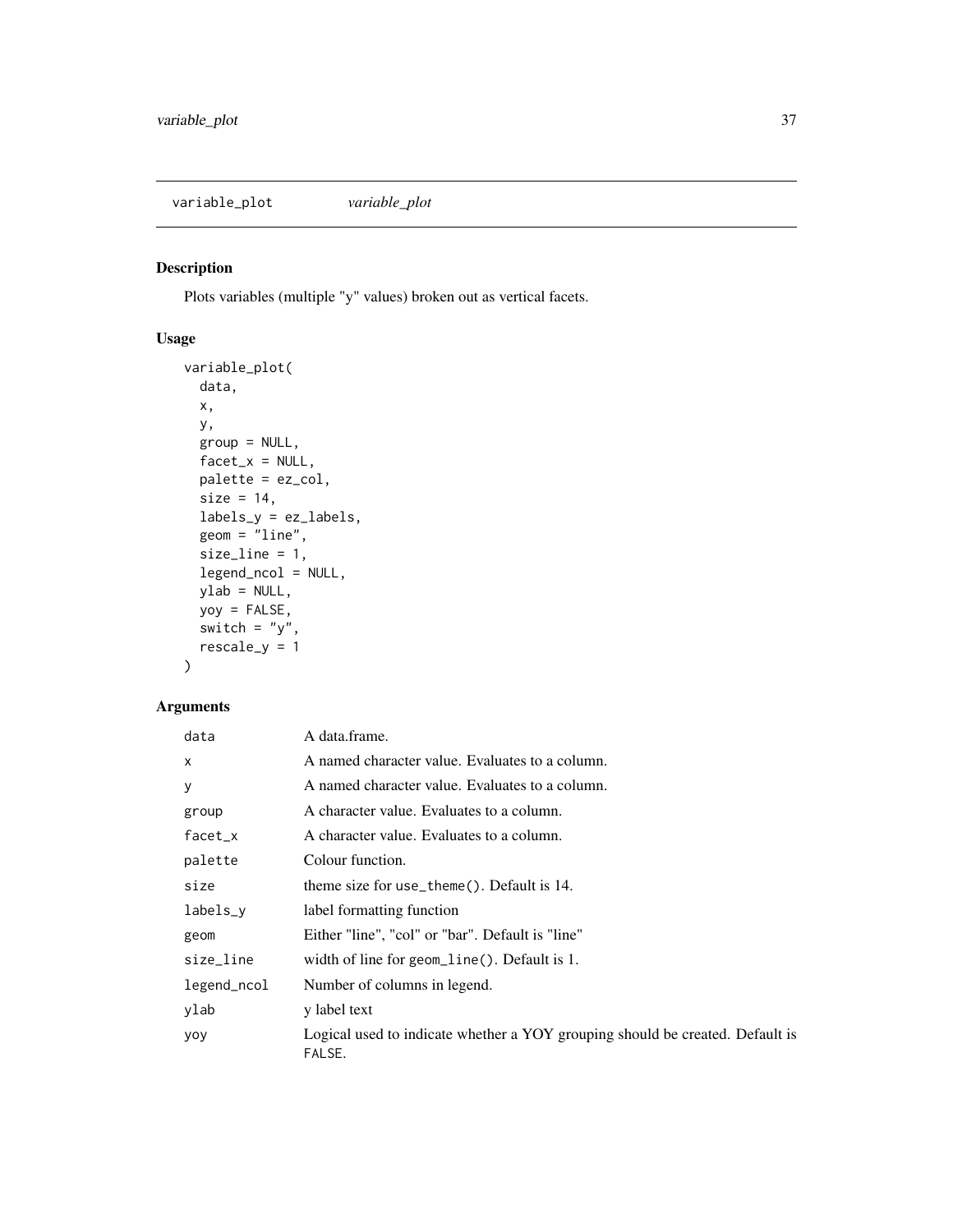<span id="page-37-0"></span>

| switch    | Option to switch location of variable (facet) labels. Default is 'y' (yes) which |
|-----------|----------------------------------------------------------------------------------|
|           | shows facet strips on left side of panels.                                       |
| rescale_v | Rescaling factor for y-axis limits                                               |

#### Examples

```
library(tsibble)
library(tsibbledata)
variable_plot(ansett, "Week", "Passengers", facet_x = "Class")
variable_plot(ansett, "Week", "Passengers", facet_x = "Class", yoy = TRUE)
variable_plot(pelt, "Year", c("Lynx", "Hare"), "round(Year, -1)")
variable_plot(hh_budget, "Year", c("Debt", "Expenditure"), "Country")
variable_plot(PBS, "Type", "Scripts", "Concession", switch = "y", geom = "col")
## Not run:
variable_plot(subset(hh_budget, Year > 2013), "Year",
              c("Debt\n(% of disposable income)" = "Debt",
                "Expenditure\nGrowth (%)" = "Expenditure",
                "Unemployment (%)" = "Unemployment"),
               facet_x = "Country", geom = "bar")variable_plot(subset(hh_budget, Year > 2013), "Year",
              c("Debt\n(% of disposable income)" = "Debt",
                "Expenditure\nGrowth (%)" = "Expenditure",
                "Unemployment (%)" = "Unemployment"),
               group = "Country", geom = "bar")
```
## End(Not run)

waterfall\_plot *waterfall\_plot*

#### **Description**

function for creating waterfall charts

#### Usage

```
waterfall_plot(
  data,
  x,
 y,
  group,
 size = 11,
  labels = ez_labels,
  label_rescale = 1,
 y_{min} = "auto",rescale_y = 1.1,n_signif = 3,
  rotate_xlabel = FALSE,
```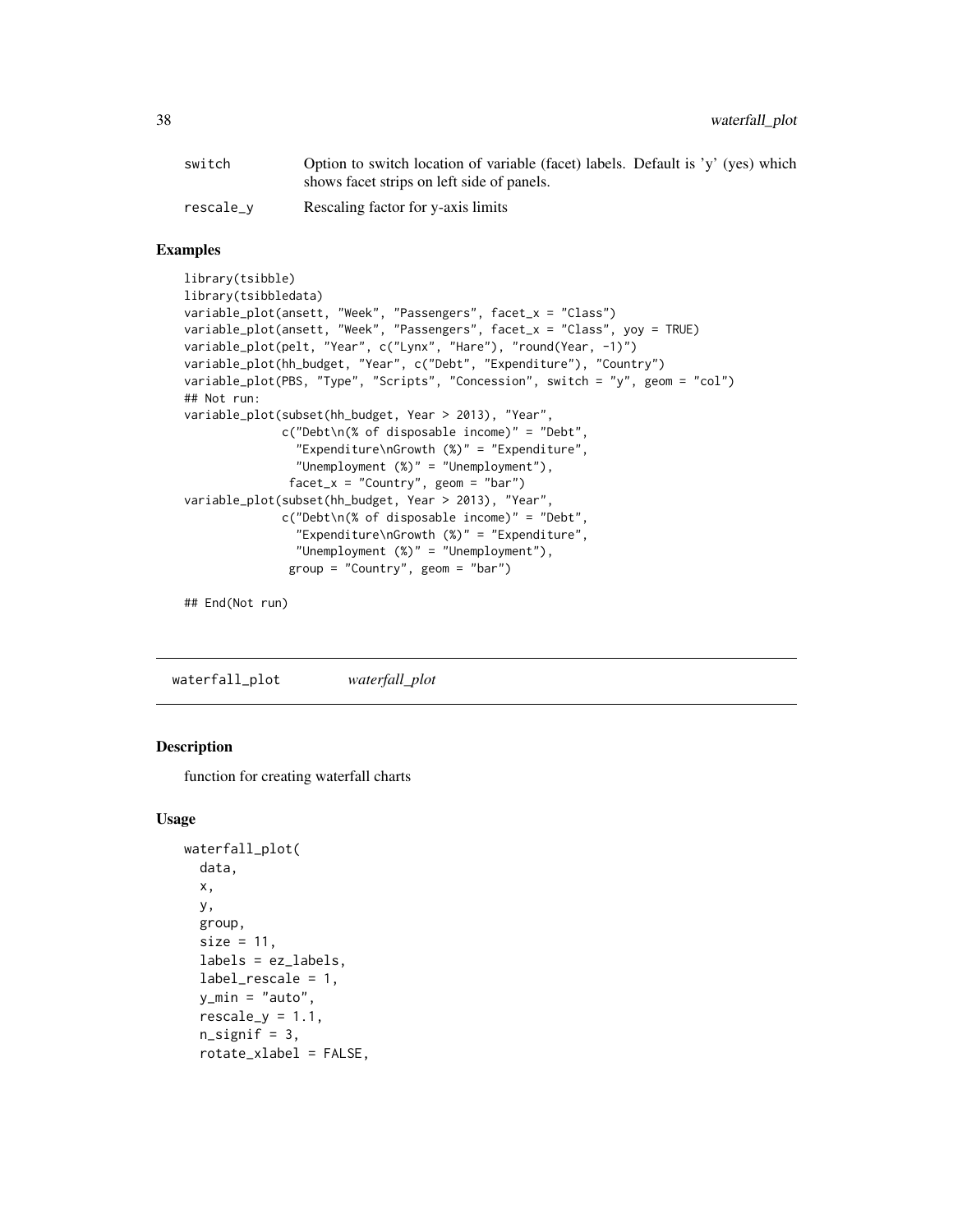# waterfall\_plot 39

```
bottom_label = TRUE,
  ingroup_label = FALSE,
 n_x = 2,
 env = parent.frame()
)
```
# Arguments

| data          | A data.frame.                                              |
|---------------|------------------------------------------------------------|
| X             | A named character value. Evaluates to a column.            |
| y             | A named character value. Evaluates to a column.            |
| group         | A character value. Evaluates to a column.                  |
| size          | theme size for use_theme(). Default is 14.                 |
| labels        | Function for formatting labels.                            |
| label_rescale | Scaling factor for chart labels (relative to axis labels). |
| y_min         | Minimum limit of y axis.                                   |
| rescale_y     | Rescaling factor for y-axis limits                         |
| n_signif      | Number of significant figures in labels.                   |
| rotate_xlabel | Logical.                                                   |
| bottom_label  | Logical.                                                   |
| ingroup_label | Logical. Shows in-group percentage change.                 |
| $n_x$         | Number of x levels to show in chart.                       |
| env           | environment for evaluating expressions.                    |

```
library(tsibbledata)
waterfall_plot(aus_retail,
               "lubridate::year(Month)",
               "Turnover",
               "sub(' Territory', '\nTerritory', State)",
               rotate_xlabel = TRUE)
waterfall_plot(aus_retail,
               "lubridate::year(Month)",
                "Turnover",
                "sub(' Territory', '\nTerritory', State)",
               rotate_xlabel = TRUE,
               label_rescale = 0.5,
               ingroup_label = TRUE,
               bottom_label = FALSE,
               n_x = 3,
               size = 20,y_{\text{min}} = \emptyset
```